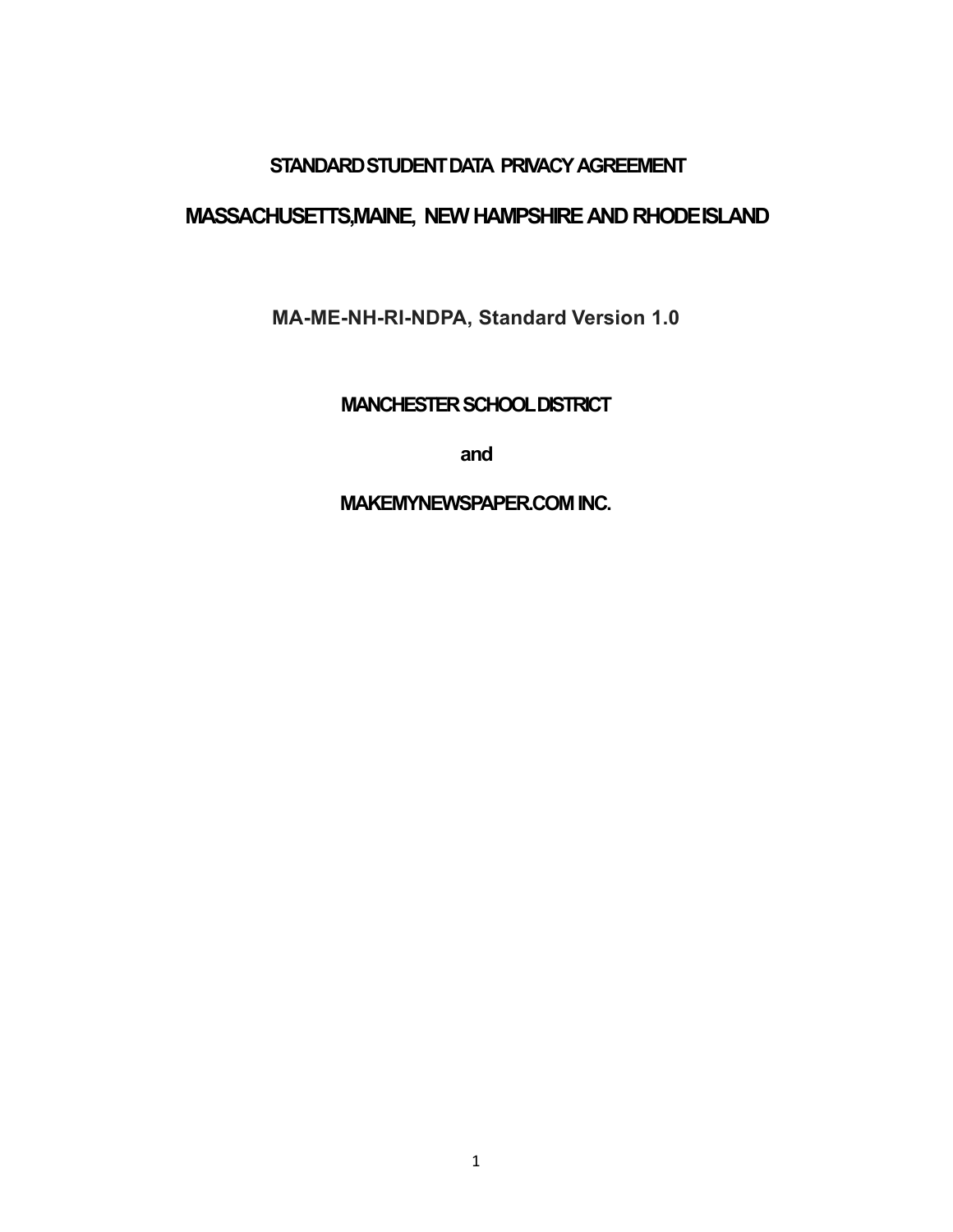This Student Data Privacy Agreement ("**DPA**")is entered into on the date of full execution (the "**EffectiveDate**") and is entered into by and between: Manchester School District, located at 20 Hecker St, Manchester, NH 03102 (the "**LocalEducationAgency**"or"**LEA**")andMakeMyNewspaper.com Inc., located at

2114 W Grant Rd, Box #141, Tuscon AZ, 85745 **Canadian and Contact Contact** (the "**Provider**").

**WHEREAS**, the Provider is providing educational or digital services to LEA.

WHEREAS, the Providerand LEA recognize the need to protect personally identifiable student information and other regulated data exchanged between them as required by applicable laws and regulations, such as the Family Educational Rights and Privacy Act ("FERPA")at20U.S.C. § 1232g (34 CFR Part 99); the Children's Online Privacy Protection Act ("COPPA") at 15 U.S.C. § 6501-6506 (16 CFR Part 312), applicable state privacy laws and regulations and

**WHEREAS**, the Provider and LEA desire to enter into this DPA for the purpose of establishing their respective obligations and duties in order to comply with applicable laws and regulations.

**NOWTHEREFORE**,forgoodandvaluable consideration, LEA and Provider agree as follows:

1. A description of the Services to be provided, the categories of Student Data that may be provided by LEA to Provider, and other information specific to this DPA are contained in the Standard Clauses hereto.

#### 2. **SpecialProvisions.** *Checkif Required*

� If checked, the Supplemental State Terms and attached hereto as **Exhibit"G"** are hereby incorporated by reference into this DPA in their entirety.

� If Checked, the Provider, has signed **Exhibit"E"**to the Standard Clauses, otherwise known as General Offer of Privacy Terms

- 3. In the event of a conflict between the SDPC Standard Clauses, the State or Special Provisions will control. In the event there is conflict between the terms of the DPA and any other writing, including, but not limited to the Service Agreement and Provider Terms of Service or Privacy Policy the terms of this DPA shall control.
- 4. This DPA shall stay in effect for three years. Exhibit E will expire 3 years from the date the original DPA was signed.
- 5. The services to be provided by Provider to LEA pursuant to this DPA are detailed in **Exhibit"A"**(the "**Services**").
- 6. **Notices**.Allno�ces or other communication required or permitted to be given hereunder may be given via e-mail transmission, or first-class mail, sent to the designated representatives below.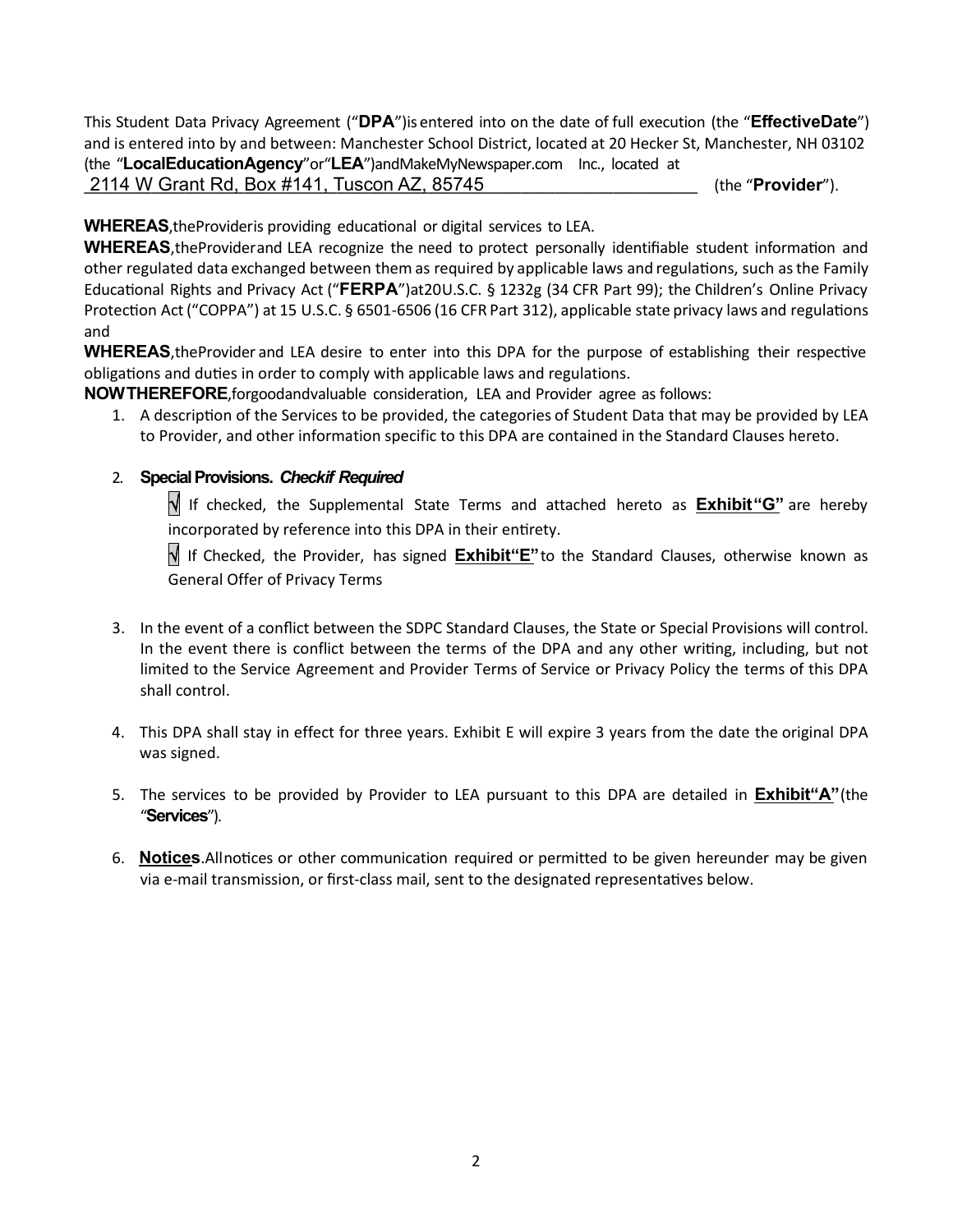#### **The designated representative for the Provider for this DPA is:**

Name: Greg Baker Title: Customer Service Manager

Address: 2114 W Grant Rd, Box #141, Tuscon AZ, 85745

Phone: (800) 849-0141

Email: support@makemynewspaper.com

#### **The designated representative for the LEAfor this DPA is:**

Stephen P. Cross, CIO 20 Hecker St., Manchester NH 03064 603-624-6300 x162 scross@mansd.org

**IN WITNESSWHEREOF, LEAandProvider execute this DPA as of the Effective Date.** 

## **MANCHESTER SCHOOLDISTRICT**

 $\text{By: } \frac{\text{Stem} \times \text{Stem} \times \text{Stem} \times \text{Stem} \times \text{Stem} \times \text{Stem} \times \text{Stem}}{ \text{Byl} \times \text{Stem} \times \text{Stem} \times \text{Stem} \times \text{Stem} \times \text{Stem} \times \text{Stem} \times \text{Stem} \times \text{Stem} \times \text{Stem} \times \text{Stem} \times \text{Stem} \times \text{Stem} \times \text{Stem} \times \text{Stem} \times \text{Stem} \times \text{Stem} \times \text{Stem} \times \text{Stem} \times \text{Stem$ 

Date: 11/02/2021

Printed Name: \_\_\_\_\_\_\_\_\_\_\_\_\_\_\_\_\_\_\_\_\_\_\_\_\_\_\_\_\_\_\_\_\_\_\_\_\_\_\_\_ Stephen Cross 11/02/2021

Title/Position: Chief Information & Cyber Security Officer<br>—————————————————————————————

#### **MAKEMYNEWSPAPER.COMINC.**

By: \_\_\_\_\_\_\_\_\_\_\_\_\_\_\_\_\_\_\_\_\_\_\_\_\_\_\_\_\_\_\_\_\_\_\_\_\_\_\_\_\_\_\_\_\_\_\_\_

Date: 11/01/2021

Printed Name: Greg Baker

Title/Position: Customer Service Manager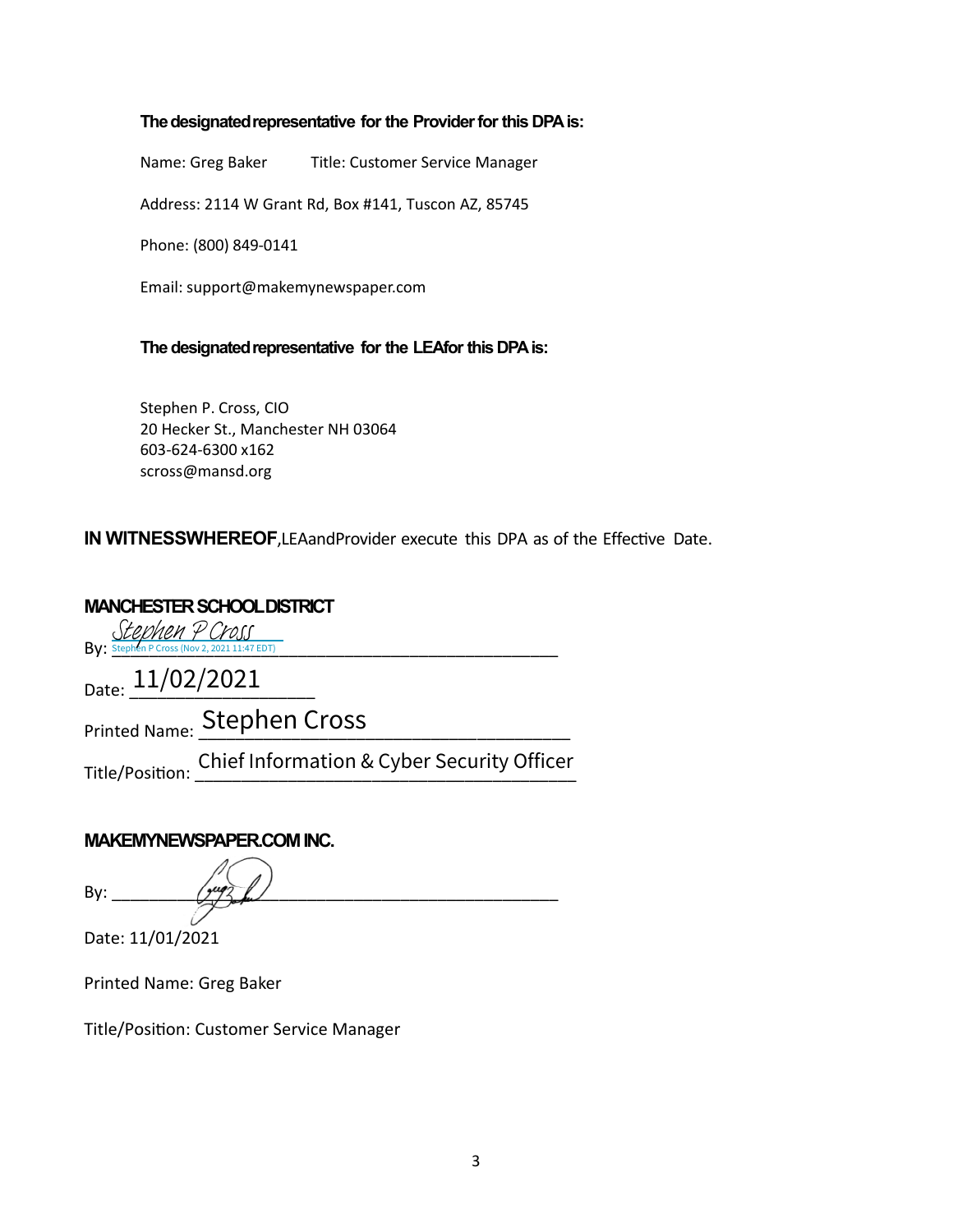#### **STANDARD CLAUSES**

Version 1.0

#### **ARTICLEI: PURPOSEAND SCOPE**

- **1. PurposeofDPA**. The purpose of this DPA is to describe the duties and responsibilities to protect Student Data including compliance with all applicable federal, state, and local privacy laws, rules, and regulations, all as may be amended from time to time. In performing these services, the Provider shall be considered a School Official with a legitimate educational interest, and performing services otherwise provided by the LEA. Provider shall be under the direct control and supervision of the LEA, with respect to its use of Student Data
- **2. StudentDatato BeProvided**.Inorder to perform the Services described above, LEA shall provide Student Data as iden�fied in the Schedule of Data, a�ached hereto as **Exhibit"B"**.
- **3. DPADefinitions**.Thedefinition of terms used in this DPA is found in **Exhibit**"C".In the event of a conflict, definitions used in this DPA shall prevail over terms used in any other writing, including, but not limited to the Service Agreement, Terms of Service, Privacy Policies etc.

#### **ARTICLEII: DATA OWNERSHIPAND AUTHORIZEDACCESS**

- **1. StudentDataPropertyofLEA**.All Student Data transmitted to the Provider pursuant to the Service Agreement is and will continue to be the property of and under the control of the LEA. The Provider further acknowledges and agrees that all copies of such Student Data transmitted to the Provider, including any modifications or additions or any portion thereof from any source, are subject to the provisions ofthis DPA in the same manner as the original Student Data. The Parties agree that as between them, all rights, including all intellectual property rights in and to Student Data contemplated per the Service Agreement, shall remain the exclusive property of the LEA. For the purposes of FERPA, the Provider shall be considered a School Official, under the control and direction of the LEA as it pertains to the use of Student Data, notwithstanding the above.
- **2. ParentAccess**.Tothe extent required by law the LEA shall establish reasonable procedures by which a parent, legal guardian, or eligible student may review Education Records and/or Student Data correct erroneous information, and procedures for the transfer of student-generated content to a personal account, consistent with the functionality of services. Provider shall respond in a reasonably timely manner (and no later than forty five (45) days from the date of the request or pursuant to the time frame required under state law for an LEA to respond to a parent or student, whichever is sooner) to the LEA's request for Student Data in a student's records held by the Provider to view or correct as necessary. In the event that a parent of a student or other individual contacts the Providerto review any of the Student Data accessed pursuant to the Services, the Provider shall refer the parent or individual to the LEA, who will follow the necessary and proper procedures regarding the requested information.
- **3. SeparateAccount**.IfStudent-Generated Content is stored or maintained by the Provider, Provider shall, at the request of the LEA, transfer, or provide a mechanism for the LEA to transfer, said Student-Generated Content to a separate account created by the student.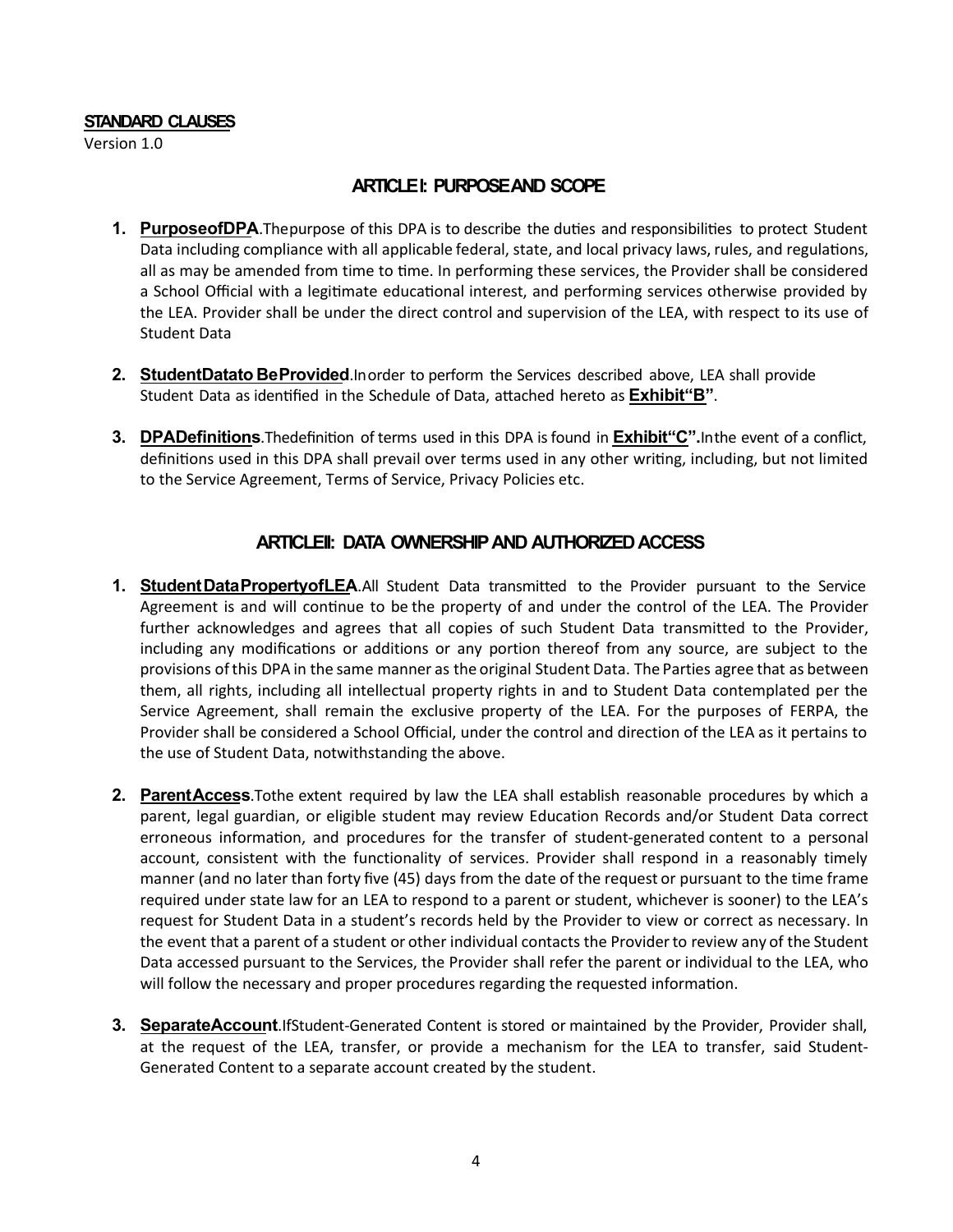- **4. Law EnforcementRequests**.Should law enforcement or other government entities ("Requesting Party(ies)") contact Provider with a request for Student Data held by the Provider pursuant to the Services, the Provider shall notify the LEA in advance of a compelled disclosure to the Requesting Party, unless lawfully directed by the Requesting Party not to inform the LEA of the request.
- **5. Subprocessors**.Providershallenterinto written agreements with all Subprocessors performing functions for the Provider in order for the Provider to provide the Services pursuant to the Service Agreement, whereby the Subprocessors agree to protect Student Data in a manner no less stringent than the terms of this DPA.

## **ARTICLEIII: DUTIESOFLEA**

- **1. ProvideDatain CompliancewithApplicableLaws**.LEAshall provide Student Data for the purposes of obtaining the Services in compliance with all applicable federal, state, and local privacy laws, rules, and regulations, all as may be amended from time to time.
- **2. AnnualNotificationofRights**.Ifthe LEA has a policy of disclosing Education Records and/or Student Data under FERPA (34 CFR § 99.31(a)(1)), LEA shall include a specification of criteria for determining who constitutes a school official and what constitutes a legitimate educational interest in its annual notification of rights.
- **3. ReasonablePrecautions**.LEAshalltake reasonable precautions to secure usernames, passwords, and any other means of gaining access to the services and hosted Student Data.
- **4. UnauthorizedAccessNotification**.LEAshallno�fy Provider promptly of any known unauthorized access. LEA will assist Provider in any efforts by Provider to investigate and respond to any unauthorized access.

### **ARTICLEIV: DUTIES OF PROVIDER**

- **1. PrivacyCompliance**.TheProvidershallcomply with all applicable federal, state, and local laws, rules, and regulations pertaining to Student Data privacy and security, all as may be amended from time to time.
- **2. AuthorizedUse**.TheStudentData shared pursuant to the Service Agreement, including persistent unique identifiers, shall be used for no purpose other than the Services outlined in Exhibit A or stated in the Service Agreement and/or otherwise authorized under the statutes referred to herein this DPA.
- **3. ProviderEmployeeObligation**.Providershall require all of Provider's employees and agents who have access to Student Data to comply with all applicable provisions of this DPA with respect to the Student Data shared under the Service Agreement. Provider agrees to require and maintain an appropriate confidentiality agreement from each employee or agent with access to Student Data pursuant to the Service Agreement.

**4. NoDisclosure**. Provider acknowledges and agrees that it shall not make any re-disclosure of any Student

Data or any portion thereof, including without limitation, user content or other non-public information and/or personally identifiable information contained in the Student Data other than as directed or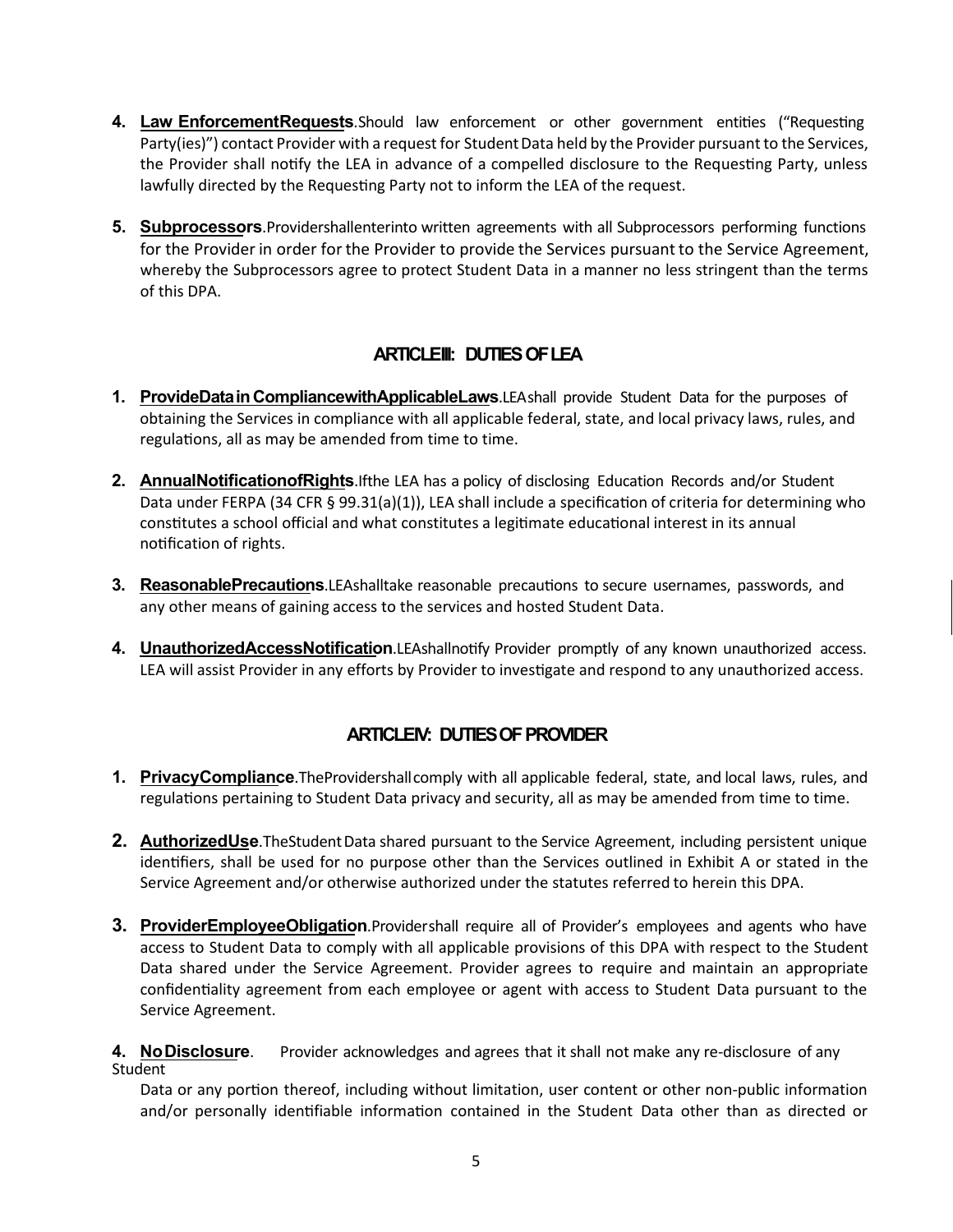permitted by the LEA or this DPA. This prohibition against disclosure shall not apply to aggregate summaries of De-Identified information, Student Data disclosed pursuant to a lawfully issued subpoena or other legal process, or to subprocessors performing services on behalf of the Provider pursuant to this DPA. Provider will not Sell Student Data to any third party.

- **5. De-IdentifiedData**: Provideragrees not to attempt to re-identify de-identified Student Data. De-Identified Data may be used by the Provider for those purposes allowed under FERPA and the following purposes:  $(1)$  assisting the LEA or other governmental agencies in conducting research and other studies; and  $(2)$ research and development of the Provider's educational sites, services, or applications, and to demonstrate the effectiveness of the Services; and (3) for adaptive learning purpose and for customized student learning. Provider's use of De-Identified Data shall survive termination of this DPA or any request by LEA to return or destroy Student Data. Except for Subprocessors, Provider agrees not to transfer deidentified Student Data to any party unless (a) that party agrees in writing not to attempt re-identification, and (b) prior written notice has been given to the LEA who has provided prior written consent for such transfer. Prior to publishing any document that names the LEA explicitly or indirectly, the Provider shall obtain the LEA's written approval of the manner in which de-identified data is presented.
- **6.** DispositionofData.Uponwritten request from the LEA, Provider shall dispose of or provide a mechanism for the LEA to transfer Student Data obtained under the Service Agreement, within sixty (60) days of the date of said request and according to a schedule and procedure as the Parties may reasonably agree. Upon termination of this DPA, if no written request from the LEA is received, Provider shall dispose of all Student Data after providing the LEA with reasonable prior notice. The duty to dispose of Student Data shall not extend to Student Data that had been De-Iden�fied or placed in a separate student account pursuant to section II 3. The LEA may employ a "Directive for Disposition of Data" form, a copy of which is attached hereto as **Exhibit"D**". If the LEA and Provider employ Exhibit "D," no further written request or notice is required on the part of either party prior to the disposition of Student Data described in Exhibit "D.
- **7. AdvertisingLimitations.**Providerisprohibitedfrom using, disclosing, or selling Student Data to (a) inform, influence, or enable Targeted Advertising; or (b) develop a profile of a student, family member/guardian or group, for any purpose other than providing the Service to LEA. This section does not prohibit Provider from using Student Data (i) for adaptive learning or customized student learning (including generating personalized learning recommendations); or (ii) to make product recommendations to teachers or LEA employees; or (iii) to notify account holders about new education product updates, features, or services or from otherwise using Student Data as permi�ed in this DPA and its accompanying exhibits

### **ARTICLEV: DATA PROVISIONS**

- **1. DataStorage**.Whererequired by applicable law, Student Data shall be stored within the United States. Upon request of the LEA, Provider will provide a list of the locations where Student Data is stored.
- **2. Audits.**No more than once a year, or following unauthorized access, upon receipt of a written request from the LEA with at least ten (10) business days' notice and upon the execution of an appropriate confidentiality agreement, the Provider will allow the LEA to audit the security and privacy measures that are in place to ensure protection of Student Data or any portion thereof as it pertains to the delivery of services to the LEA . The Provider will cooperate reasonably with the LEA and any local, state, or federal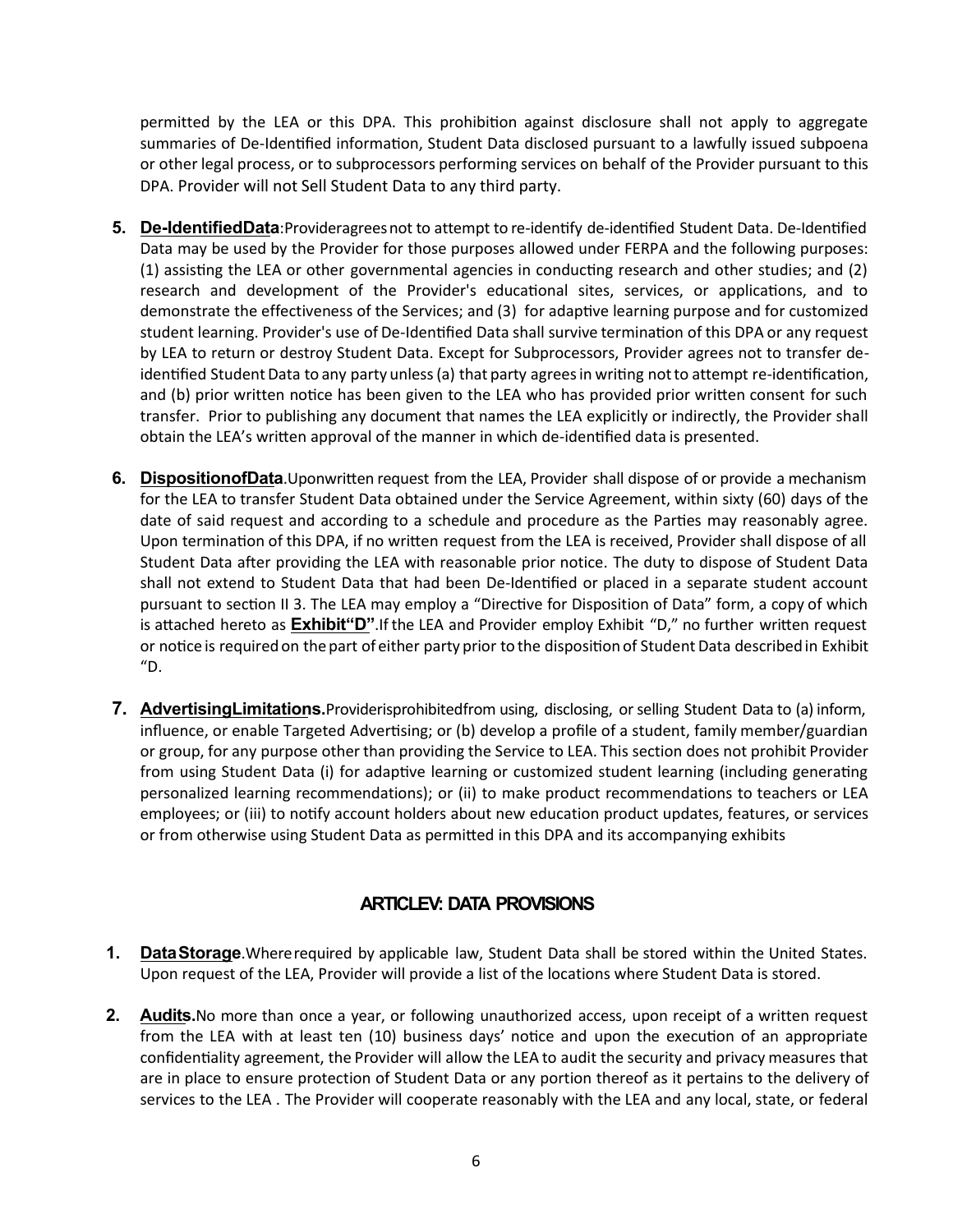agency with oversight authority or jurisdiction in connection with any audit or investigation of the Provider and/or delivery of Services to students and/or LEA, and shall provide reasonable access to the Provider's facilities, staff, agents and LEA's Student Data and all records pertaining to the Provider, LEA and delivery of Services to the LEA. Failure to reasonably cooperate shall be deemed a material breach of the DPA.

- 3. Data Security. The Provider agrees to utilize administrative, physical, and technical safeguards designed to protect Student Data from unauthorized access, disclosure, acquisition, destruction, use, or modification. The Provider shall adhere to any applicable law relating to data security. The provider shall implement an adequate Cybersecurity Framework based on one of the nationally recognized standards set forth in **Exhibit"F"**.Exclusions, variations, or exemptions to the iden�fied Cybersecurity Framework must be detailed in an attachment. Additionally, Provider may choose to further detail its security programs and measures that augment or are in addition to the Cybersecurity Framework in **Exhibit"F"**. Provider shall provide, in the Standard Schedule to the DPA, contactinformation of an employee who LEA may contact if there are any data security concerns or questions.
- **4. Data Breach**.In the event of an unauthorized release, disclosure or acquisition of Student Data that compromises the security, confidentiality or integrity of the Student Data maintained by the Provider the Provider shall provide notification to LEA within seventy-two (72) hours of confirmation of the incident, unless notification within this time limit would disrupt investigation of the incident by law enforcement. In such an event, no�fication shall be made within a reasonable time after the incident. Provider shall follow the following process:
	- $(1)$  The security breach notification described above shall include, at a minimum, the following information to the extent known by the Provider and as it becomes available:
		- i. The name and contact information of the reporting LEA subject to this section.
		- ii. A list of the types of personal information that were or are reasonably believed to have been the subject of a breach.
		- iii. If the information is possible to determine at the time the notice is provided, then either (1) the date of the breach, (2) the estimated date of the breach, or (3) the date range within which the breach occurred. The notification shall also include the date of the notice.
		- $iv.$  Whether the notification was delayed as a result of a law enforcement investigation, if that information is possible to determine at the time the notice is provided; and
		- v. A general description of the breach incident, if that information is possible to determine at the time the notice is provided.
	- (2) Provider agrees to adhere to all federal and state requirements with respect to a data breach related to the Student Data, including, when appropriate or required, the required responsibilities and procedures for notification and mitigation of any such data breach.
	- (3) Provider further acknowledges and agrees to have a wri�en incident response plan that reflects best practices and is consistent with industry standards and federal and state law for responding to a data breach, breach of security, privacy incident or unauthorized acquisition or use of Student Data or any portion thereof, including personally identifiable information and agrees to provide LEA, upon request, with a summary of said written incident response plan.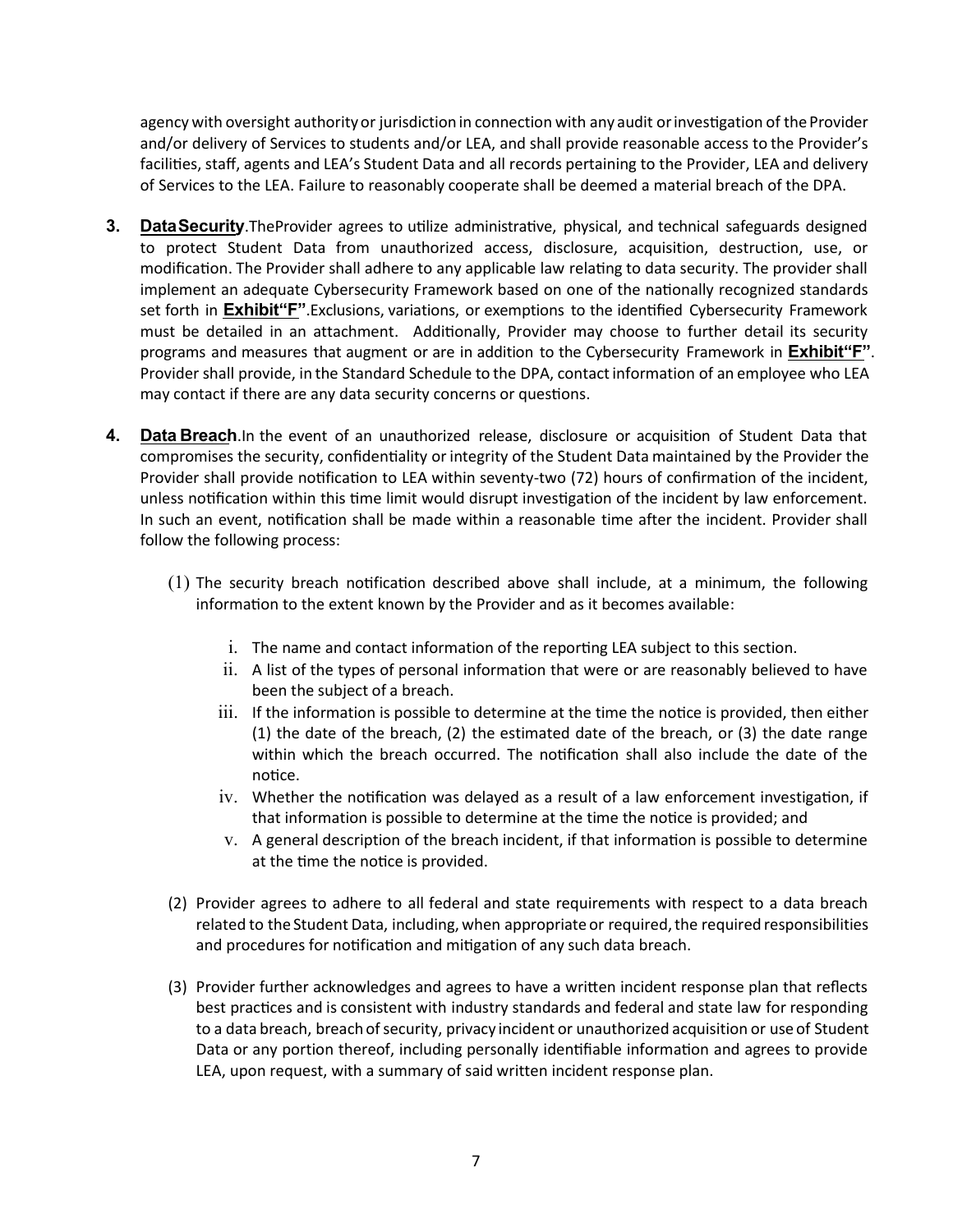- (4) LEA shall provide no�ce and facts surrounding the breach to the affected students, parents or guardians.
- $(5)$  In the event of a breach originating from LEA's use of the Service, Provider shall cooperate with LEA to the extent necessary to expeditiously secure Student Data.

#### **ARTICLEVI: GENERALOFFEROFTERMS**

Provider may, by signing the attached form of "General Offer of Privacy Terms" (General Offer, attached hereto as **Exhibit"E"**),be bound by the terms of **Exhibit"E"**toany other LEA who signs the acceptance on said Exhibit. The form is limited by the terms and conditions described therein.

#### **ARTICLEVII: MISCELLANEOUS**

- **1. Termination**. In the event that either Party seeks to terminate this DPA, they may do so by mutual written consent so long as the Service Agreement has lapsed or has been terminated. Either partymay terminate this DPA and any service agreement or contract if the other party breaches any terms of this DPA.
- **2. Effectof TerminationSurvival**.If the Service Agreement is terminated, the Provider shall destroy all of LEA's Student Data pursuant to Article IV, section 6.
- **3. PriorityofAgreements**.ThisDPA shall govern the treatment of Student Data in order to comply with the privacy protections, including those found in FERPA and all applicable privacy statutes identified in this DPA. In the event there is conflict between the terms of the DPA and the Service Agreement, Terms of Service, Privacy Policies, or with any other bid/RFP, license agreement, or writing, the terms of this DPA shall apply and take precedence. In the event of a conflict between the SDPC Standard Clauses and the Supplemental State Terms, the Supplemental State Terms will control. Except as described in this paragraph herein, all other provisions of the Service Agreement shall remain in effect.
- **4. EntireAgreement**.ThisDPA and the Service Agreement constitute the entire agreement of the Parties relating to the subject matter hereof and supersedes all prior communications, representations, or agreements, oral or written, by the Parties relating thereto. This DPA may be amended and the observance of any provision of this DPA may be waived (either generally or in any par�cular instance and either retroactively or prospectively) only with the signed written consent of both Parties. Neither failure nor delay on the part of any Party in exercising any right, power, or privilege hereunder shall operate as a waiver of such right, nor shall any single or partial exercise of any such right, power, or privilege preclude any further exercise thereof or the exercise of any other right, power, or privilege.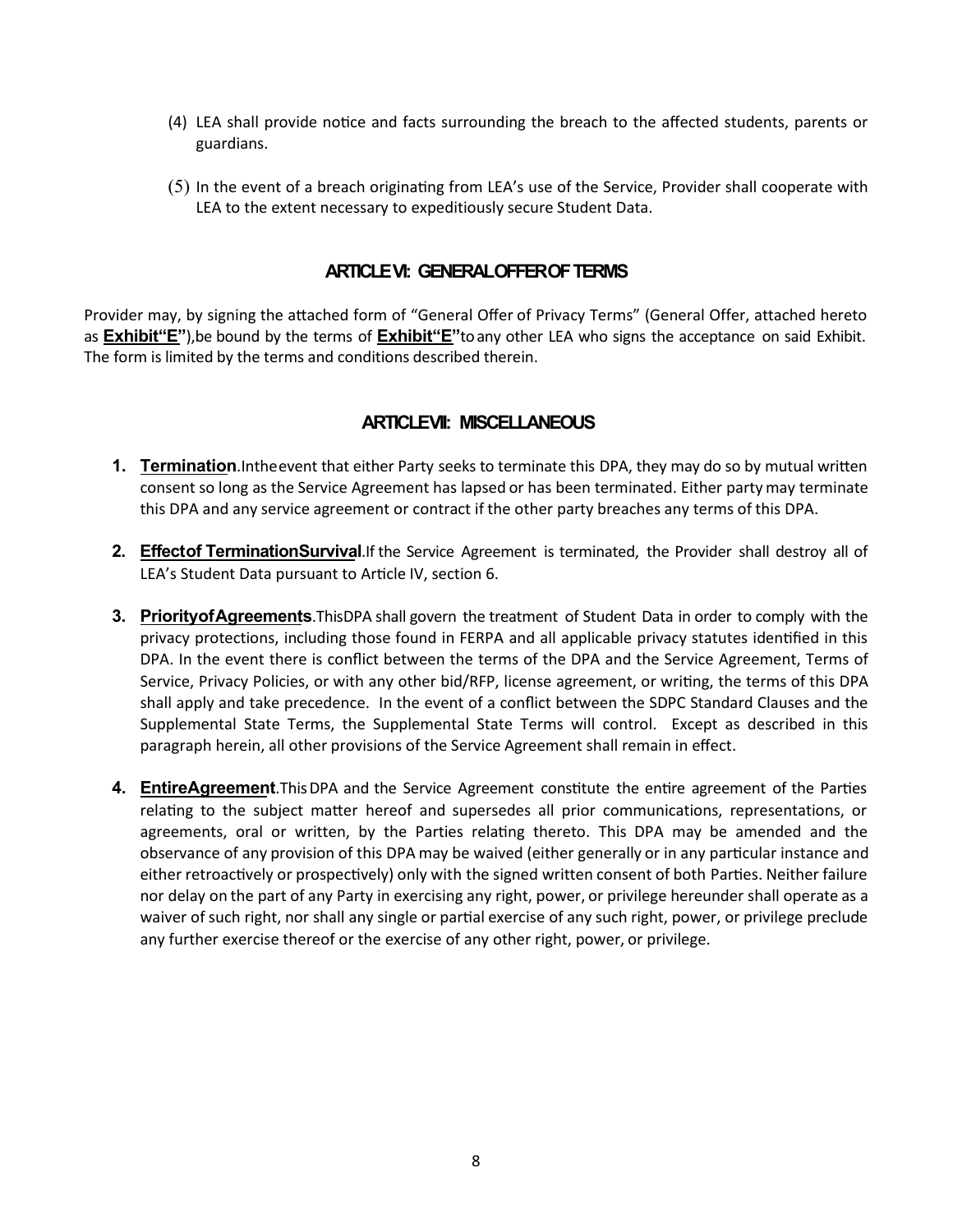- **5. Severability**.Anyprovision of this DPA that is prohibited or unenforceable in any jurisdiction shall, as to such jurisdiction, be ineffective to the extent of such prohibition or unenforceability without invalidating the remaining provisions of this DPA, and any such prohibition or unenforceability in any jurisdiction shall not invalidate or render unenforceable such provision in any other jurisdiction. Notwithstanding the foregoing, if such provision could be more narrowly drawn so as not to be prohibited or unenforceable in such jurisdiction while, at the same time, maintaining the intent of the Parties, it shall, as to such jurisdiction, be so narrowly drawn without invalidating the remaining provisions of this DPA or affecting the validity or enforceability of such provision in any other jurisdiction.
- **6. GoverningLaw; Venue and Jurisdiction**.THIS DPA WILL BE GOVERNED BY AND CONSTRUED IN ACCORDANCE WITH THE LAWS OF THE STATE OF THE LEA, WITHOUT REGARD TO CONFLICTS OF LAW PRINCIPLES. EACH PARTY CONSENTS AND SUBMITS TO THE SOLE AND EXCLUSIVE JURISDICTION TO THE STATE AND FEDERAL COURTS FOR THE COUNTY OF THE LEA FOR ANY DISPUTE ARISING OUT OF OR RELATING TO THIS DPA OR THE TRANSACTIONS CONTEMPLATED HEREBY.
- **7.** SuccessorsBound:ThisDPAisand shall be binding upon the respective successors in interest to Provider in the event of a merger, acquisition, consolidation or other business reorganization or sale of all or substantially all of the assets of such business In the event that the Provider sells, merges, or otherwise disposes of its business to a successor during the term of this DPA, the Provider shall provide written no�ce to the LEA no later than sixty (60) days after the closing date of sale, merger, or disposal. Such notice shall include a written, signed assurance that the successor will assume the obligations of the DPA and any obligations with respect to Student Data within the Service Agreement. The LEA has the authority to terminate the DPA if it disapproves of the successor to whom the Provider is selling, merging, or otherwise disposing of its business.
- **8. Authority.** Each party represents that it is authorized to bind to the terms of this DPA, including confidentiality and destruction of Student Data and any portion thereof contained therein, all related or associated institutions, individuals, employees or contractors who may have access to the Student Data and/or any portion thereof.
- **9. Waiver**.No delay or omission by either party to exercise any right hereunder shall be construed as a waiver of any such right and both parties reserve the right to exercise any such right from time to time, as often as may be deemed expedient.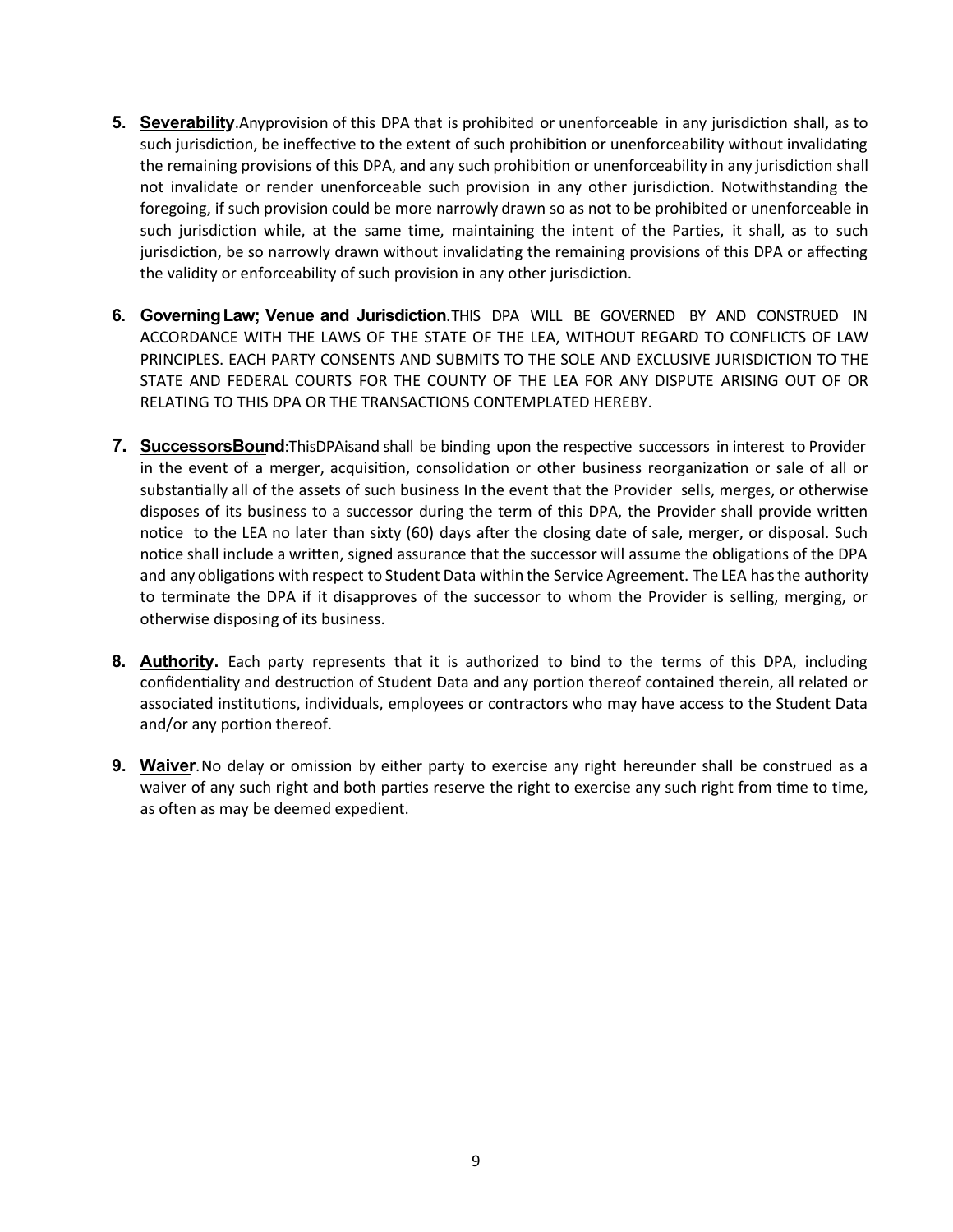## **EXHIBIT "A"**

## **DESCRIPTION OF SERVICES**

**MakeMyNewspaper,**newspapercreation and printing website.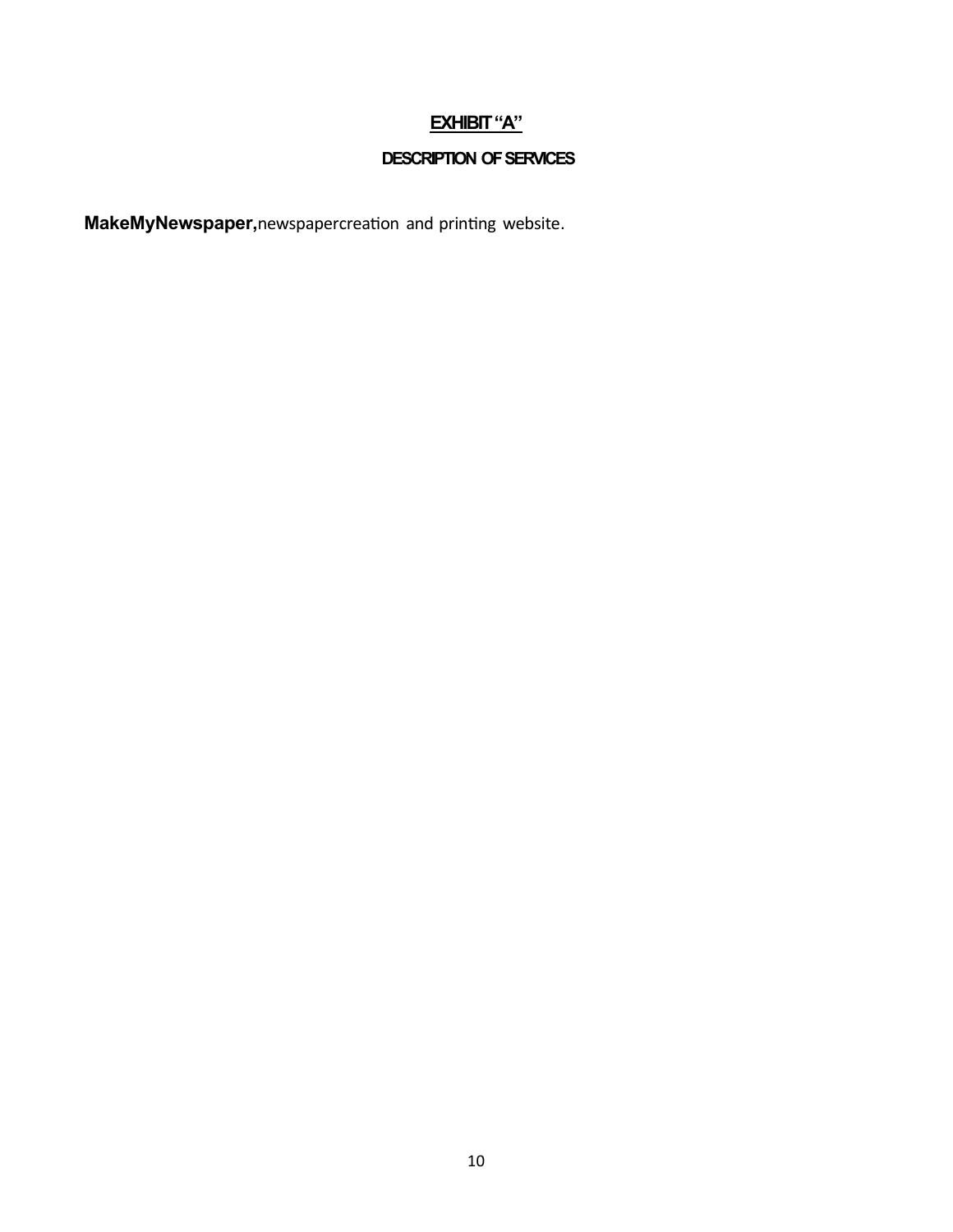#### **EXHIBIT "B" SCHEDULEOF DATA**

| <b>Category of Data</b>           | <b>Elements</b>                                                         | <b>Check if Used</b><br>by Your System |
|-----------------------------------|-------------------------------------------------------------------------|----------------------------------------|
| <b>Application Technology</b>     | IP Addresses of users, Use of cookies, etc.                             | X                                      |
| Meta Data                         | Other application technology meta data-Please specify:                  |                                        |
| <b>Application Use Statistics</b> | Meta data on user interaction with application                          |                                        |
| Assessment                        | Standardized test scores                                                |                                        |
|                                   | Observation data                                                        |                                        |
|                                   | Other assessment data-Please specify:                                   |                                        |
| Attendance                        | Student school (daily) attendance data                                  |                                        |
|                                   | Student class attendance data                                           |                                        |
| Communications                    | Online communications captured (emails, blog entries)                   |                                        |
| Conduct                           | Conduct or behavioral data                                              |                                        |
| Demographics                      | Date of Birth                                                           |                                        |
|                                   | Place of Birth                                                          |                                        |
|                                   | Gender                                                                  |                                        |
|                                   | Ethnicity or race                                                       |                                        |
|                                   | Language information (native, or primary language spoken by<br>student) |                                        |
|                                   | Other demographic information-Please specify:                           |                                        |
| Enrollment                        | Student school enrollment                                               |                                        |
|                                   | Student grade level                                                     |                                        |
|                                   | Homeroom                                                                |                                        |
|                                   | Guidance counselor                                                      |                                        |
|                                   | Specific curriculum programs                                            |                                        |
|                                   | Year of graduation                                                      |                                        |
|                                   | Other enrollment information-Please specify:                            |                                        |
| Parent/Guardian Contact           | Address                                                                 |                                        |
| Information                       | Email                                                                   |                                        |
|                                   | Phone                                                                   |                                        |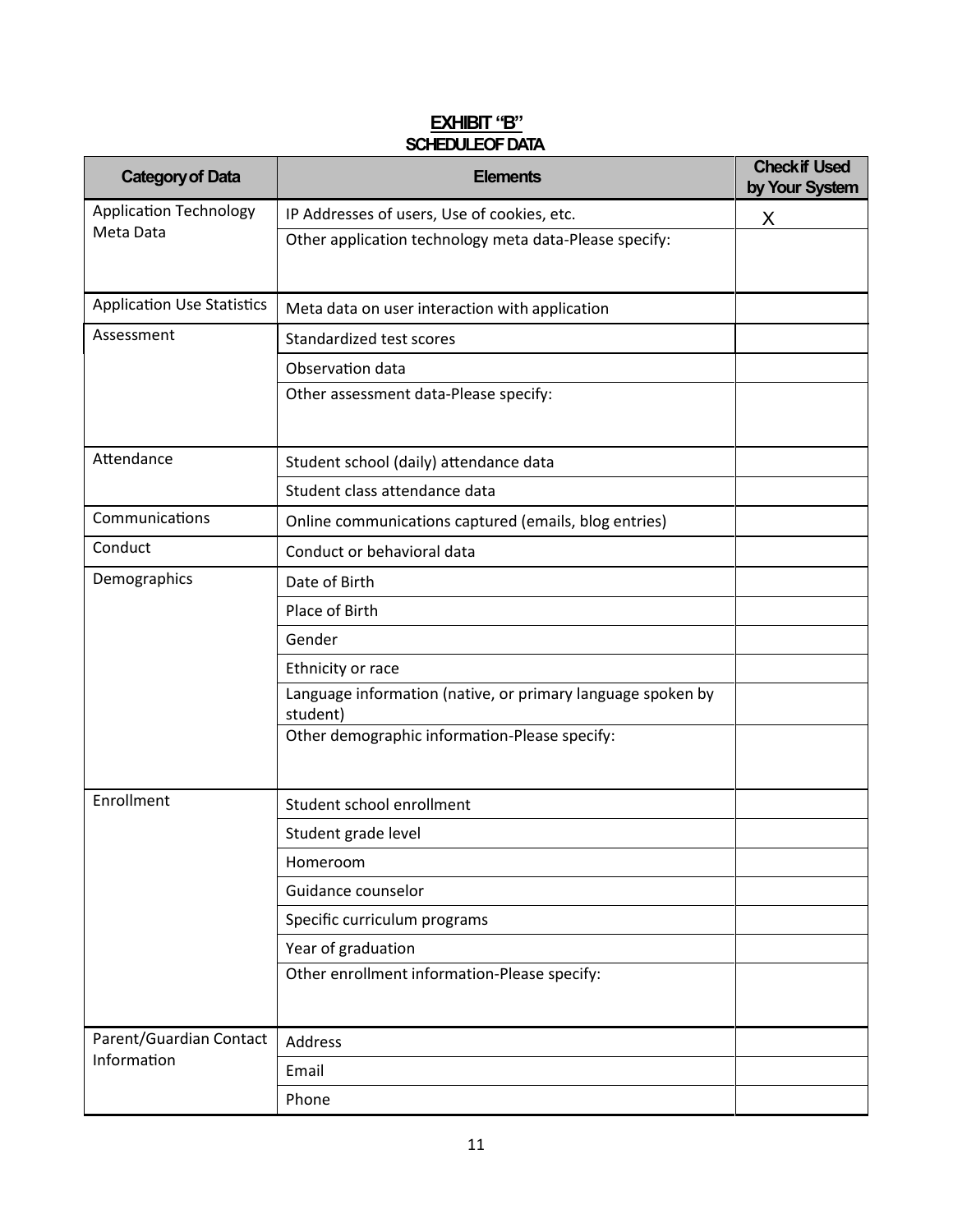| <b>Category of Data</b>              | <b>Elements</b>                                                                                                              | <b>Check if Used</b><br>by Your System |
|--------------------------------------|------------------------------------------------------------------------------------------------------------------------------|----------------------------------------|
| Parent/Guardian ID                   | Parent ID number (created to link parents to students)                                                                       |                                        |
| Parent/Guardian Name                 | First and/or Last                                                                                                            |                                        |
| Schedule                             | Student scheduled courses                                                                                                    |                                        |
|                                      | <b>Teacher names</b>                                                                                                         |                                        |
| Special Indicator                    | English language learner information                                                                                         |                                        |
|                                      | Low income status                                                                                                            |                                        |
|                                      | Medical alerts/ health data                                                                                                  |                                        |
|                                      | Student disability information                                                                                               |                                        |
|                                      | Specialized education services (IEP or 504)                                                                                  |                                        |
|                                      | Living situations (homeless/foster care)                                                                                     |                                        |
|                                      | Other indicator information-Please specify:                                                                                  |                                        |
|                                      |                                                                                                                              |                                        |
| <b>Student Contact</b>               | Address                                                                                                                      |                                        |
| Information                          | Email                                                                                                                        |                                        |
|                                      | Phone                                                                                                                        |                                        |
| <b>Student Identifiers</b>           | Local (School district) ID number                                                                                            |                                        |
|                                      | State ID number                                                                                                              |                                        |
|                                      | Provider/App assigned student ID number                                                                                      |                                        |
|                                      | Student app username                                                                                                         |                                        |
|                                      | Student app passwords                                                                                                        |                                        |
| <b>Student Name</b>                  | First and/or Last                                                                                                            |                                        |
| Student In App<br>Performance        | Program/application performance (typing program-student<br>types 60 wpm, reading program-student reads below grade<br>level) |                                        |
| <b>Student Program</b><br>Membership | Academic or extracurricular activities a student may belong to<br>or participate in                                          |                                        |
| <b>Student Survey</b><br>Responses   | Student responses to surveys or questionnaires                                                                               |                                        |
| Student work                         | Student generated content; writing, pictures, etc.                                                                           |                                        |
|                                      | Other student work data -Please specify:                                                                                     |                                        |
| Transcript                           | Student course grades                                                                                                        |                                        |
|                                      | Student course data                                                                                                          |                                        |
|                                      | Student course grades/ performance scores                                                                                    |                                        |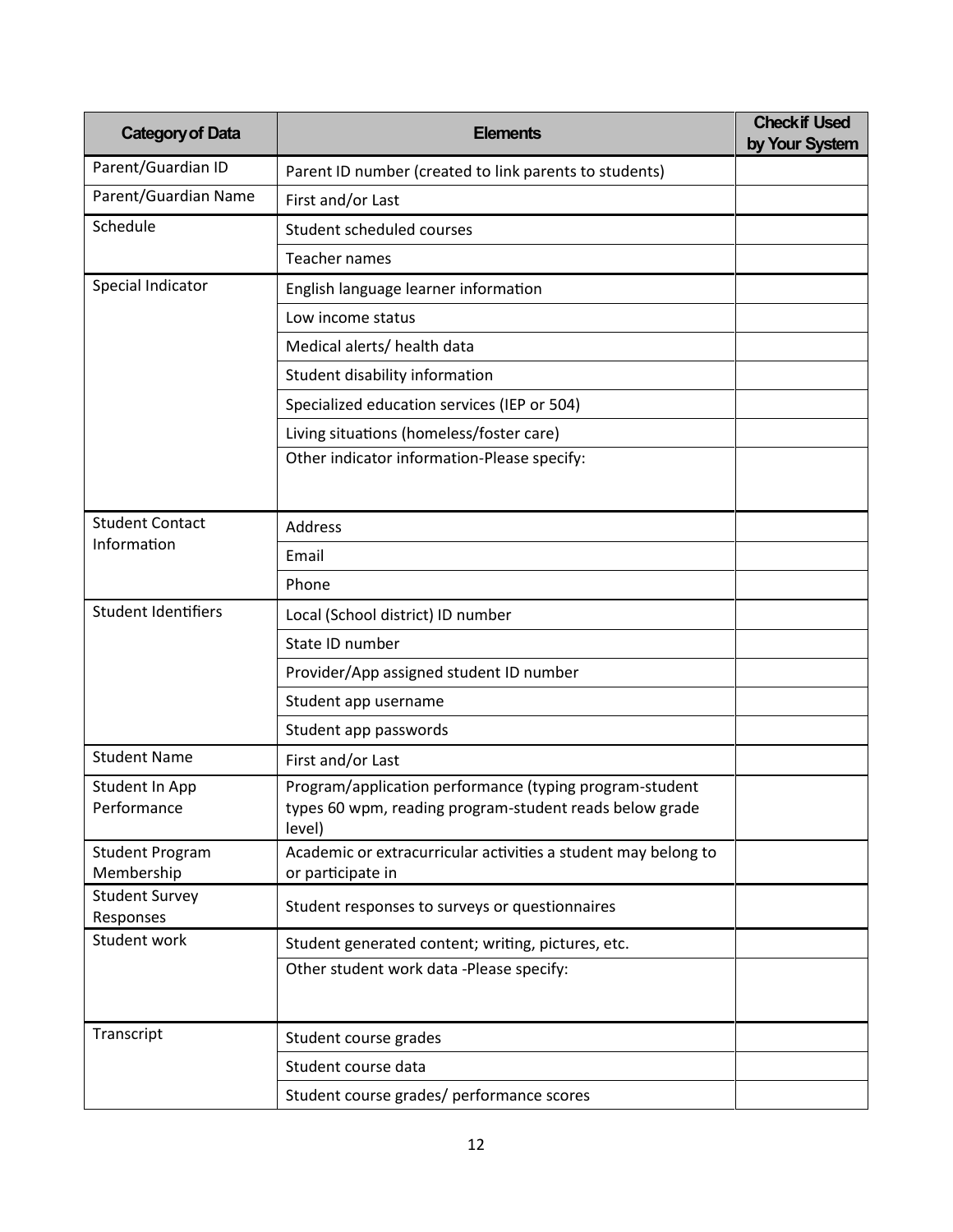| <b>Category of Data</b> | <b>Elements</b>                                                                                                                 | <b>Checkif Used</b><br>by Your System |
|-------------------------|---------------------------------------------------------------------------------------------------------------------------------|---------------------------------------|
|                         | Other transcript data - Please specify:                                                                                         |                                       |
|                         |                                                                                                                                 |                                       |
| Transportation          | Student bus assignment                                                                                                          |                                       |
|                         | Student pick up and/or drop off location                                                                                        |                                       |
|                         | Student bus card ID number                                                                                                      |                                       |
|                         | Other transportation data - Please specify:                                                                                     |                                       |
|                         |                                                                                                                                 |                                       |
| Other                   | Please list each additional data element used, stored, or<br>collected by your application:                                     |                                       |
| None                    | No Student Data collected at this time. Provider will<br>immediately notify LEA if this designation is no longer<br>applicable. |                                       |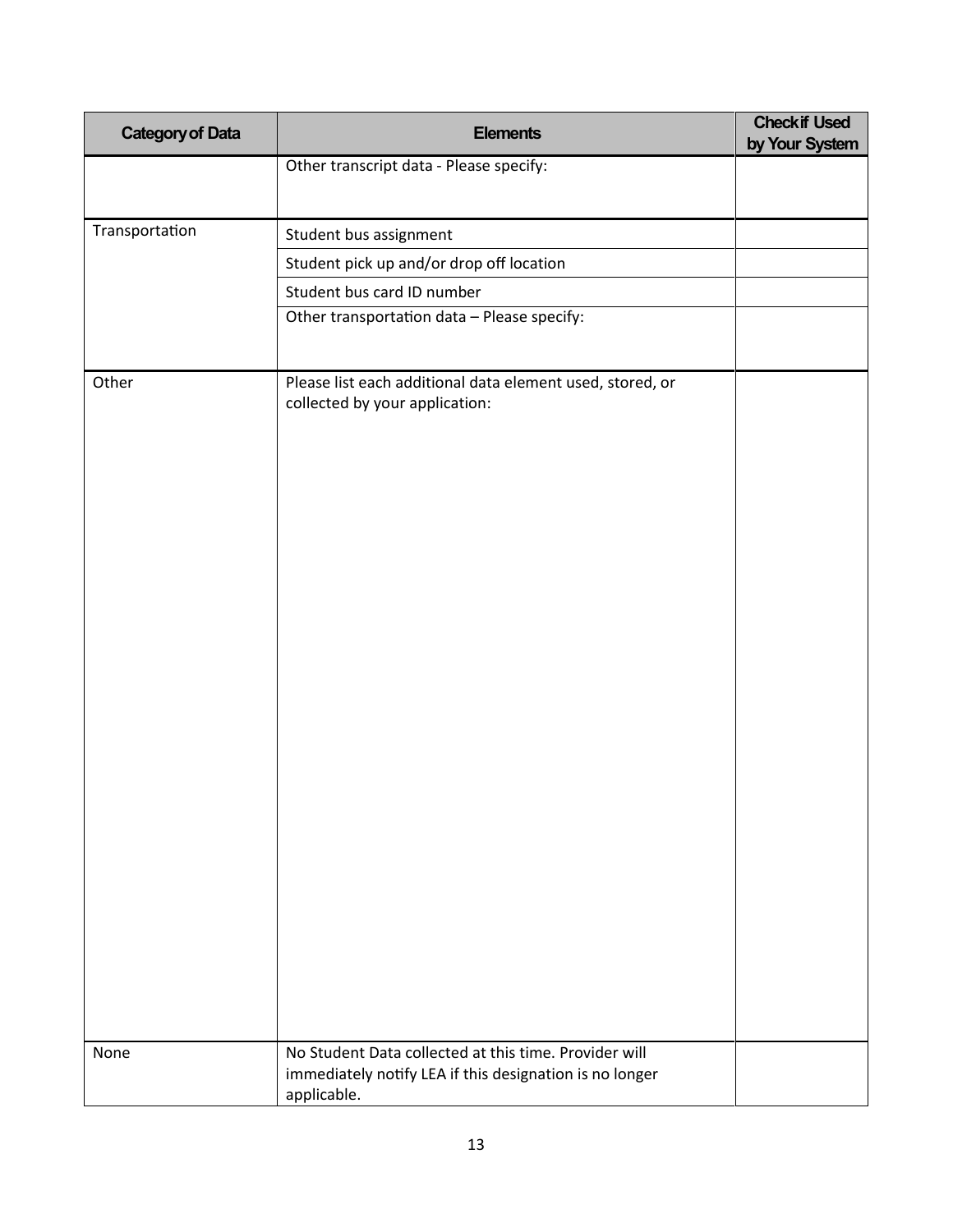## **EXHIBIT "C" DEFINITIONS**

**De-IdentifiedData and De-Identification**:Records and information are considered to be de-identified when all personally identifiable information has been removed or obscured, such that the remaining information does not reasonably iden�fy a specific individual, including, but not limited to, any information that, alone or in combination is linkable to a specific student and provided that the educational agency, or other party, has made a reasonable determination that a student's identity is not personally identifiable, taking into account reasonable available information.

**EducationalRecords**: EducationalRecordsare records, files, documents, and other materials directly related to a student and maintained by the school or local education agency, or by a person acting for such school or local education agency, including but not limited to, records encompassing all the material kept in the student's cumulative folder, such as general identifying data, records of a�endance and of academic work completed, records of achievement, and results of evaluative tests, health data, disciplinary status, test protocols and individualized education programs.

**Metadata**:meansinformation that provides meaning and context to other data being collected; including, but not limited to: date and time records and purpose of creation Metadata that have been stripped of all direct and indirect identifiers are not considered Personally Identifiable Information.

**Operator**:meansthe operator of an internet website, online service, online application, or mobile application with actual knowledge that the site, service, or application is used for K–12 school purposes. Any entity that operates an internet website, online service, online application, or mobile application that has entered into a signed, written agreement with an LEA to provide a service to that LEA shall be considered an "operator" for the purposes of this section.

**Originating**LEA:AnLEA who originally executes the DPA in its entirety with the Provider.

**Provider**:Forpurposes of the DPA, the term "Provider" means provider of digital educational software or services, including cloud-based services, for the digital storage, management, and retrieval of Student Data. Within the DPA the term "Provider" includes the term "Third Party" and the term "Operator" as used in applicable state statutes.

**StudentGeneratedContent**:The term "student-generated content" means materials or content created by a student in the services including, but not limited to, essays, research reports, portfolios, creative writing, music or other audio files, photographs, videos, and account information that enables ongoing ownership of student content.

**SchoolOfficial**:Forthe purposes of this DPA and pursuant to 34 CFR § 99.31(b), a School Official is a contractor that: (1) Performs an institutional service or function for which the agency or institution would otherwise use employees; (2) Is under the direct control of the agency or ins�tution with respect to the use and maintenance of Student Data including Education Records; and (3) Is subject to 34 CFR § 99.33(a) governing the use and redisclosure of personally identifiable information from Education Records.

**ServiceAgreement**:Referstothe Contract, Purchase Order or Terms of Service or Terms of Use.

**StudentData**:Student Data includes any data, whether gathered by Provider or provided by LEA or its users, students, or students' parents/guardians, that is descriptive of the student including, but not limited to, information in the student's educational record or email, first and last name, birthdate, home or other physical address, telephone number, email address, or other information allowing physical or online contact, discipline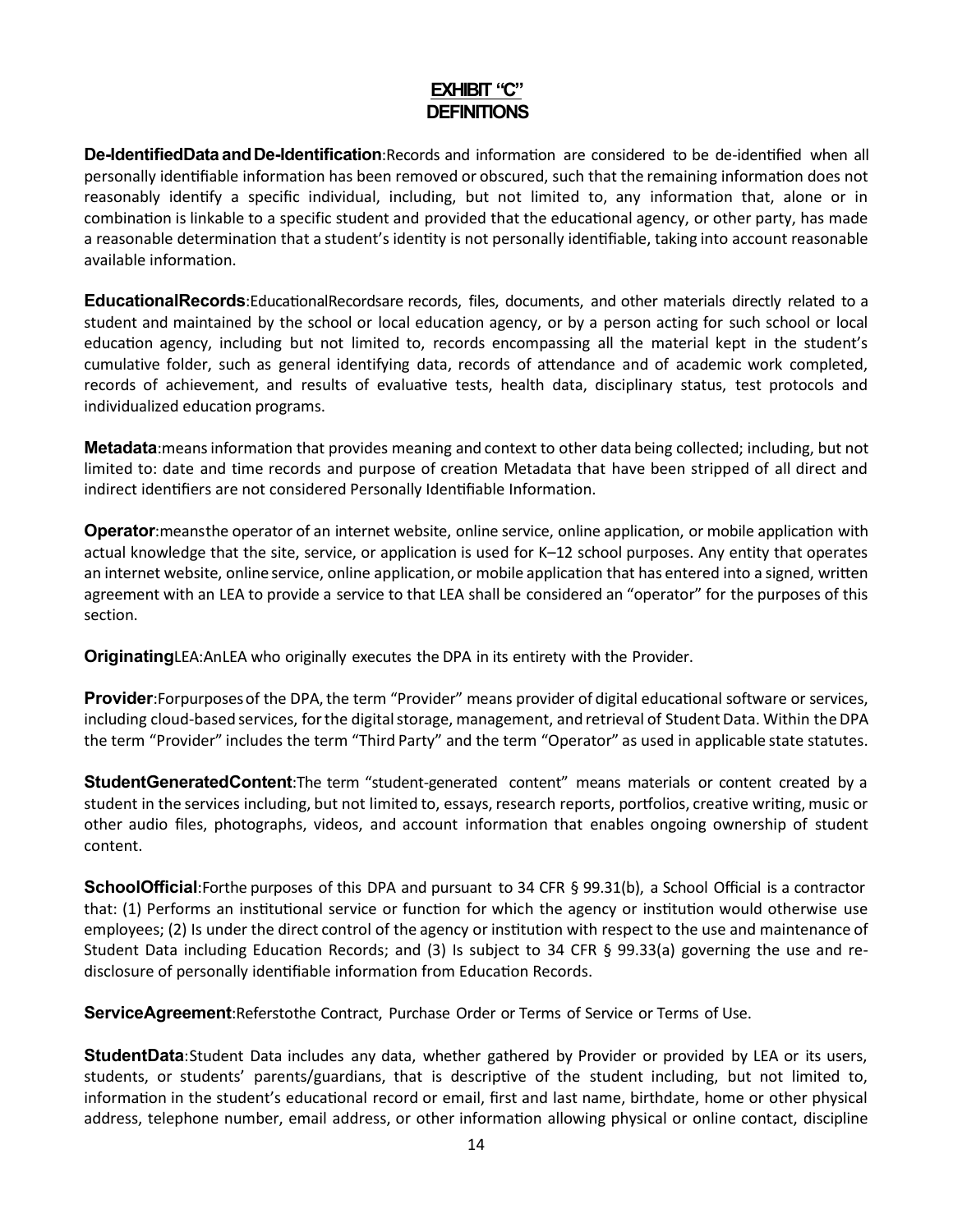records, videos, test results, special education data, juvenile dependency records, grades, evaluations, criminal records, medical records, health records, social security numbers, biometric information, disabilities, socioeconomic information, individual purchasing behavior or preferences, food purchases, political affiliations, religious information, text messages, documents, student iden�fiers, search activity, photos, voice recordings, geolocation information, parents' names, or any other information or identification number that would provide information about a specific student. Student Data includes Meta Data. Student Data further includes "personally identifiable information (PII)," as defined in 34 C.F.R. § 99.3 and as defined under any applicable state law. Student Data shall constitute Education Records for the purposes of this DPA, and for the purposes of federal, state, and local laws and regulations. Student Data as specified in **Exhibit"B"**isconfirmed to be collected or processed by the Provider pursuant to the Services. Student Data shall not constitute that information that has been anonymized or de-identified, or anonymous usage data regarding a student's use of Provider's services.

**Subprocessor:**For the purposes of this DPA, the term "Subprocessor" (sometimes referred to as the "Subcontractor") means a party other than LEA or Provider, who Provider uses for data collection, analytics, storage, or other service to operate and/or improve its service, and who has access to Student Data.

**SubscribingLEA:**AnLEAthat was not party to the original Service Agreement and who accepts the Provider's General Offer of Privacy Terms.

**TargetedAdvertising:**meanspresentingan advertisement to a student where the selection of the advertisement is based on Student Data or inferred over time from the usage of the operator's Internet web site, online service or mobile application by such student or the retention of such student's online activities or requests over time for the purpose of targeting subsequent advertisements. "Targeted advertising" does not include any advertising to a student on an Internet web site based on the content of the web page or in response to a student's response or request for information or feedback.

**ThirdParty**:Theterm "Third Party" means a provider of digital educational software or services, including cloudbased services, for the digital storage, management, and retrieval of Education Records and/or Student Data, as that term is used in some state statutes. However, forthe purpose of this DPA, the term "Third Party" when used to indicate the provider of digital educational software or services is replaced by the term "Provider."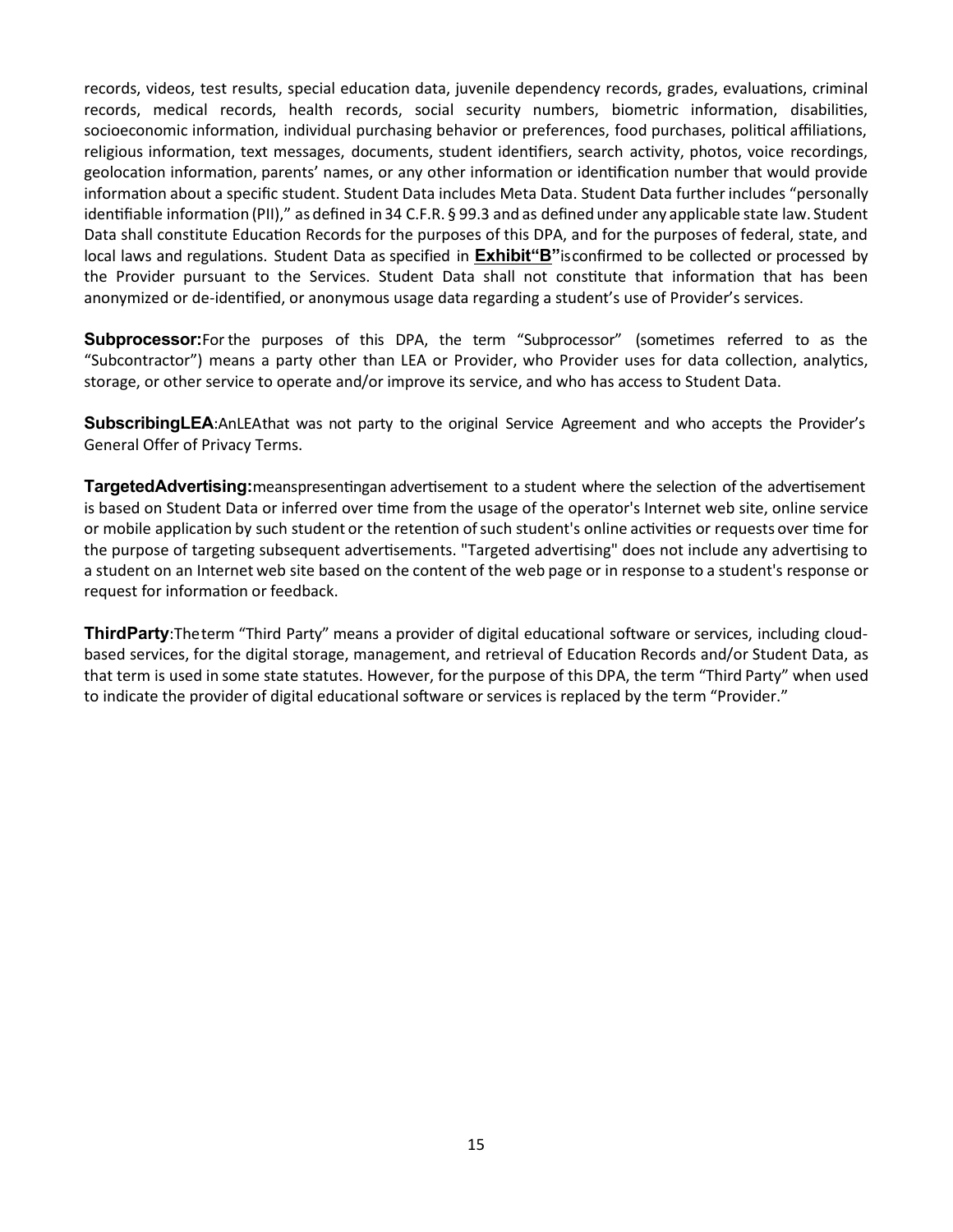#### **EXHIBIT "D" DIRECTIVE FOR DISPOSITION OF DATA**

[**InsertNameofDistrictorLEA**]Provider to dispose of data obtained by Provider pursuant to the terms of the Service Agreement between LEA and Provider. The terms of the Disposition are set forth below:

1. Extent of Disposition

Disposition is partial. The categories of data to be disposed of are set forth below or are found in an attachment to this Directive:

#### [**Insert categoriesof data here**]

\_\_\_\_\_ Disposi�on is Complete. Disposi�on extends to all categories of data.

2. Nature of Disposition

\_\_\_\_\_ Disposi�on shall be by destruction or deletion of data.

\_\_\_\_\_\_\_\_\_\_\_\_\_\_\_\_\_\_\_\_\_\_\_\_\_\_\_\_\_\_\_\_\_\_\_\_\_\_\_\_ \_\_\_\_\_\_\_\_\_\_\_\_\_\_\_\_\_\_

\_\_\_\_\_\_\_\_\_\_\_\_\_\_\_\_\_\_\_\_\_\_\_\_\_\_\_\_\_\_\_\_\_\_\_\_\_\_\_\_\_ \_\_\_\_\_\_\_\_\_\_\_\_\_\_

\_\_\_\_\_ Disposi�on shall be by a transfer of data. The data shall be transferred to the following site as follows:

#### [**Insert or attach specialinstructions**]

3. Schedule of Disposition

Data shall be disposed of by the following date:

As soon as commercially practicable.

\_\_\_\_\_ By [**InsertDate**]

4. Signature

Authorized Representative of LEA Date

5. Verification of Disposition of Data

Authorized Representative of Company Mate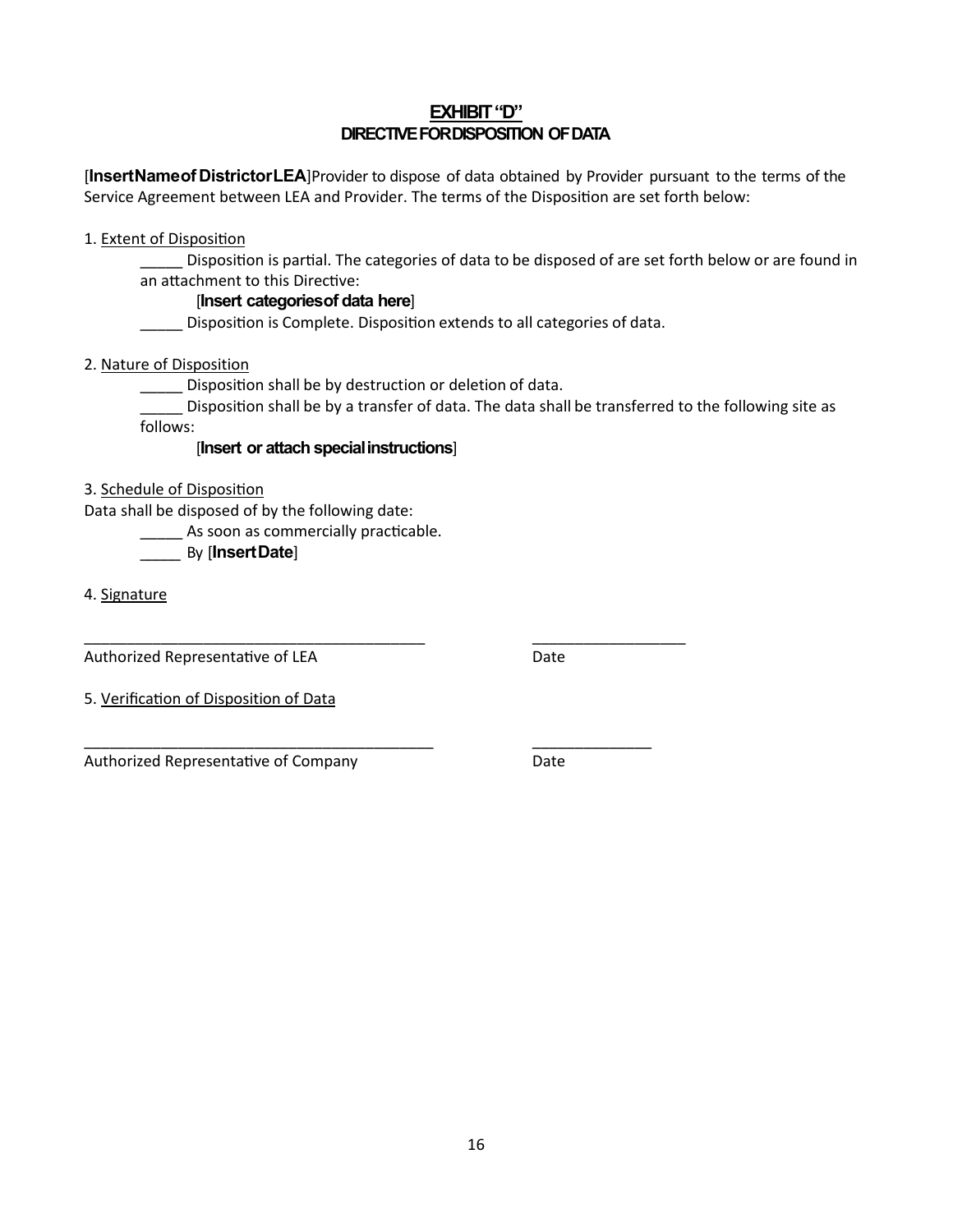#### **EXHIBIT "F" DATA SECURITYREQUIREMENTS**

#### **Adequate Cybersecurity Frameworks 2/24/2020**

The Education Security and Privacy Exchange ("Edspex") works in partnership with the Student Data Privacy Consortium and industry leaders to maintain a list of known and credible cybersecurity frameworks which can protect digital learning ecosystems chosen based on a set of guiding cybersecurity principles\* ("Cybersecurity Frameworks") that may be utilized by Provider .

| <b>MAINTAINING ORGANIZATION/GROUP</b>                                                   | <b>FRAMEWORK(S)</b>                                                                                                                  |
|-----------------------------------------------------------------------------------------|--------------------------------------------------------------------------------------------------------------------------------------|
| National Institute of Standards and<br>Technology                                       | NIST Cybersecurity Framework Version 1.1                                                                                             |
| National Institute of Standards and<br>Technology                                       | NIST SP 800-53, Cybersecurity Framework for<br>Improving Critical Infrastructure Cybersecurity<br>(CSF), Special Publication 800-171 |
| International Standards Organization                                                    | Information technology - Security techniques<br>- Information security management systems<br>(ISO 27000 series)                      |
| Secure Controls Framework Council, LLC                                                  | Security Controls Framework (SCF)                                                                                                    |
| Center for Internet Security                                                            | CIS Critical Security Controls (CSC, CIS Top 20)                                                                                     |
| Office of the Under Secretary of Defense for<br>Acquisition and Sustainment (OUSD(A&S)) | <b>Cybersecurity Maturity Model Certification</b><br>(CMMC, ~FAR/DFAR)                                                               |

Cybersecurity Frameworks

*Pleasevisit http://www.edspex.org for further details about the noted frameworks.* 

\*Cybersecurity Principles used to choose the Cybersecurity Frameworks are located here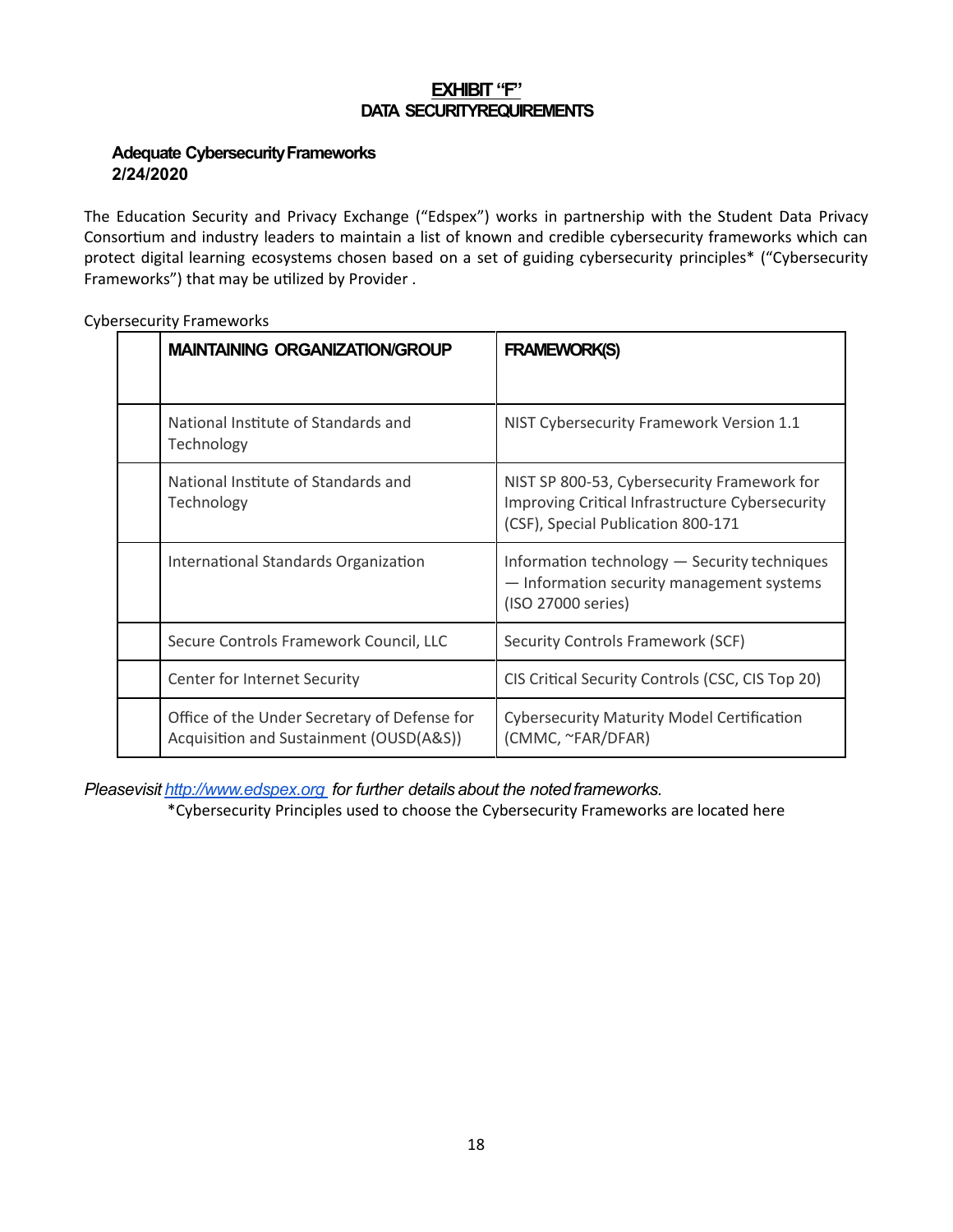## **EXHIBIT "G" Massachusetts**

**WHEREAS,**thedocumentsanddata transferred from LEAs and created by the Provider's Services are also subject to several state laws in Massachusetts. Specifically, those laws are 603 C.M.R. 23.00, Massachusetts General Law, Chapter 71, Sections 34D to 34H and 603 CMR 28.00; and

**WHEREAS**, the Parties wish to enter into these supplemental terms to the DPA to ensure that the Services provided conform to the requirements of the privacy laws referred to above and to establish implementing procedures and duties;

WHEREAS, the Partieswish these terms to be hereby incorporated by reference into the DPA in their entirety for Massachusetts;

**NOWTHEREFORE**, forgoodandvaluable consideration, the parties agree as follows:

- 1. In Article IV, Section 2, replace "otherwise authorized," with "otherwise required" and delete "or stated in the Service Agreement."
- 2. All employees of the Provider who will have direct contact with students shall pass criminal background checks.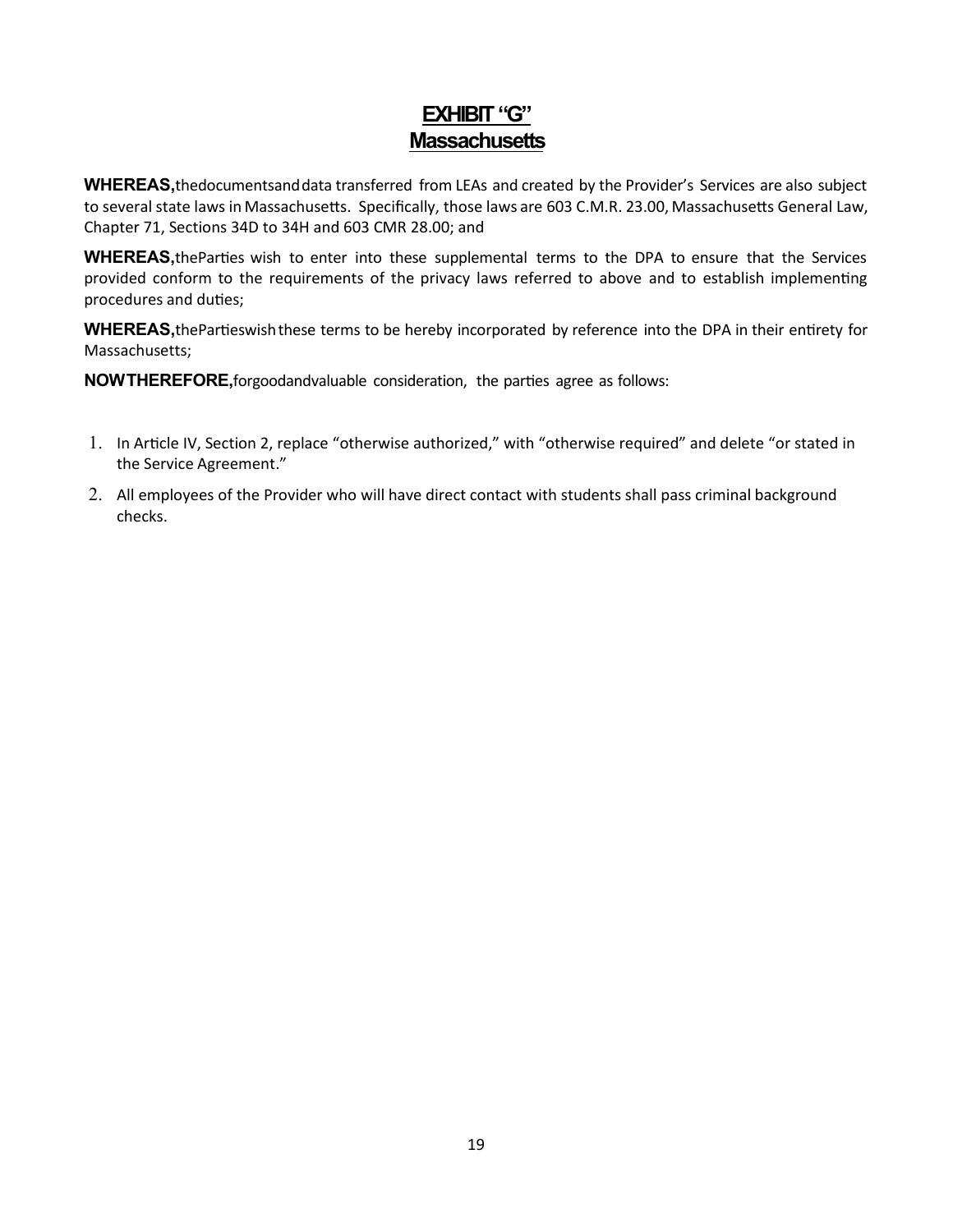## **EXHIBIT "G" Maine**

**WHEREAS,**thedocumentsanddata transferred from LEAs and created by the Provider's Services are also subject to several state laws in Maine. Specifically, those laws are 20-A M.R.S. §6001-6005.; 20-A M.R.S. §951 et. seq., Maine Unified Special Education Regulations, Maine Dep't of Edu. Rule Ch. 101; and

WHEREAS, the Parties wish to enter into these supplemental terms to the DPA to ensure that the Services provided conform to the requirements of the privacy laws referred to above and to establish implementing procedures and duties;

**WHEREAS**, the Partieswish these terms to be hereby incorporated by reference into the DPA in their entirety for Maine;

**NOWTHEREFORE**, forgoodandvaluable consideration, the parties agree as follows:

- 1. In Article IV, Section 2, replace "otherwise authorized," with "otherwise required" and delete "or stated in the Service Agreement."
- 2. All employees of the Provider who will have direct contact with students shall pass criminal background checks.
- 3. The Provider may not publish on the Internet or provide for publication on the Internet any Student Data.
- 4. If the Provider collects student social security numbers, the Provider shall notify the LEA of the purpose the social security number will be used and provide an opportunity not to provide a social security number if the parent and/or student elects.
- 5. The parties agree that the definition of Student Data in Exhibit "C" includes the name of the student's family members, the student's place of birth, the student's mother's maiden name, results of assessments administered by the State, LEA or teacher, including participating information, course transcript information, including, but not limited to, courses taken and completed, course grades and grade point average, credits earned and degree, diploma, credential attainment or other school exit information, attendance and mobility information between and within LEAs within Maine, student's gender, race and ethnicity, educational program participation information required by state or federal law and email.
- 6. The parties agree that the definition of Student Data in Exhibit " $C$ " includes information that:
	- a. Is created by a student or the student's parent or provided to an employee or agent of the LEA or a Provider in the course of the student's or parent's use of the Provider's website, service or application for kindergarten to grade 12 school purposes;
	- b. Is created or provided by an employee or agent of the LEA, including information provided to the Provider in the course of the employee's or agent's use of the Provider's website, service or application for kindergarten to grade 12 school purposes; or
	- c. Is gathered by the Provider through the operation of the Provider's website, service or application for kindergarten to grade 12 school purposes.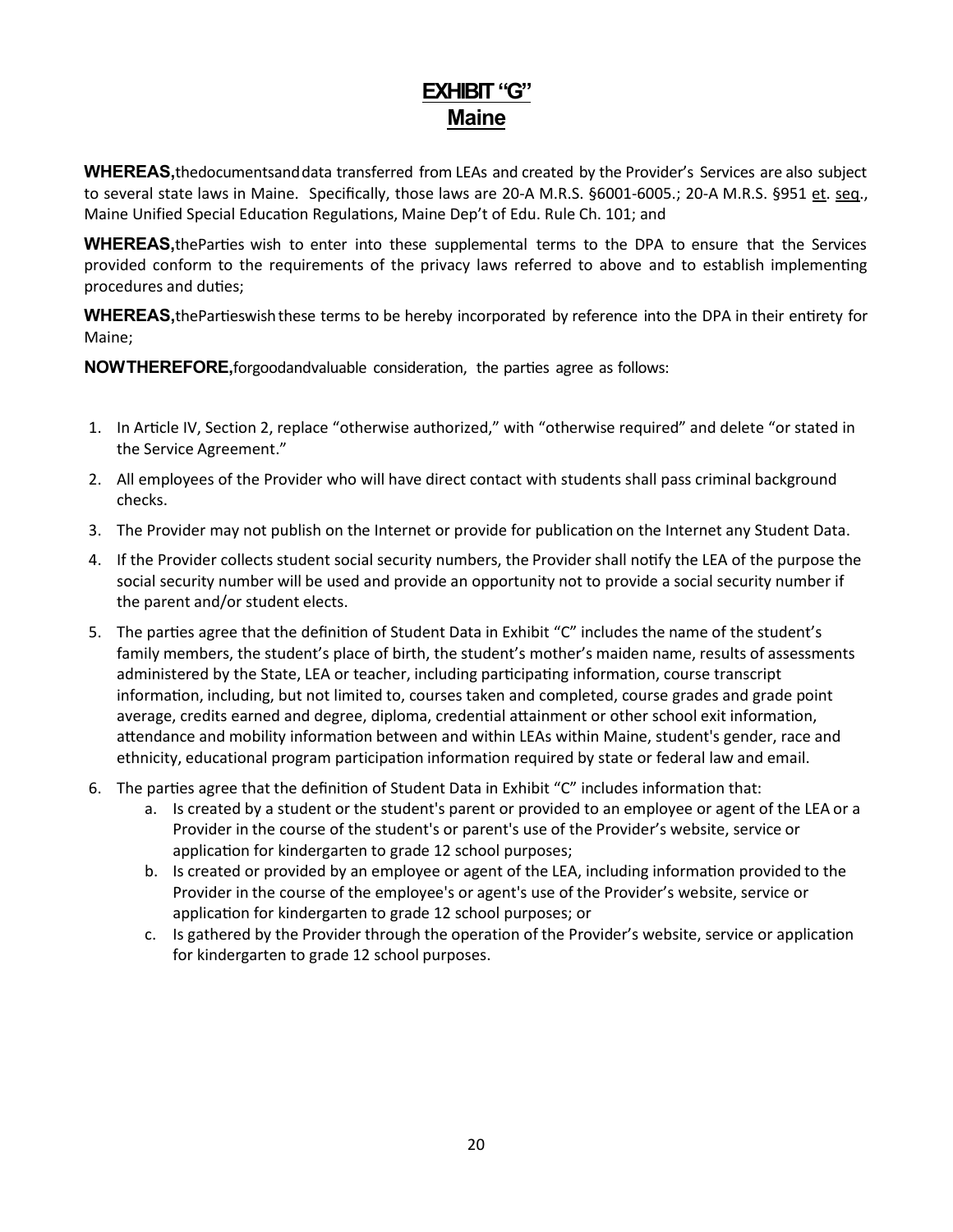## **EXHIBIT "G" Rhode Island**

**WHEREAS,**thedocumentsanddata transferred from LEAs and created by the Provider's Services are also subject to several state laws in Rhode Island. Specifically, those laws are R.I.G.L. 16-71-1, et. seq., R.I.G.L. 16-104-1, and R.I.G.L., 11-49.3 et. seq.; and

**WHEREAS**, the Parties wish to enter into these supplemental terms to the DPA to ensure that the Services provided conform to the requirements of the privacy laws referred to above and to establish implementing procedures and duties;

**WHEREAS**, the Partieswish these terms to be hereby incorporated by reference into the DPA in their entirety for Rhode Island;

**NOWTHEREFORE**, forgoodandvaluable consideration, the parties agree as follows:

- 1. In Ar�cle IV, Section 2, replace "otherwise authorized," with "otherwise required" and delete "or stated in the Service Agreement."
- 2. All employees of the Provider who will have direct contact with students shall pass criminal background checks.
- 3. The Provider agrees that this DPA serves as its written certification of its compliance with R.I.G.L. 16-104-1.
- 4. The Provider agrees to implement and maintain a risk-based information security program that contains reasonable security procedures.
- 5. In the case of a data breach, as a part of the security breach notification outlined in Article V, Section 4(1), the Provider agrees to provide the following additional information:
	- **i.** Information about what the Provider has done to protect individuals whose information has been breached, including toll free numbers and websites to contact:
		- 1. The credit reporting agencies
		- 2. Remediation service providers
		- 3. The attorney general
	- **ii.** Advice on steps that the person whose information has been breached may take to protect himself or herself.
	- **iii.** A clear and concise description of the affected parent, legal guardian, staff member, or eligible student's ability to file or obtain a police report; how an affected parent, legal guardian, staff member, or eligible student's requests a security freeze and the necessary information to be provided when requesting the security freeze; and that fees may be required to be paid to the consumer reporting agencies.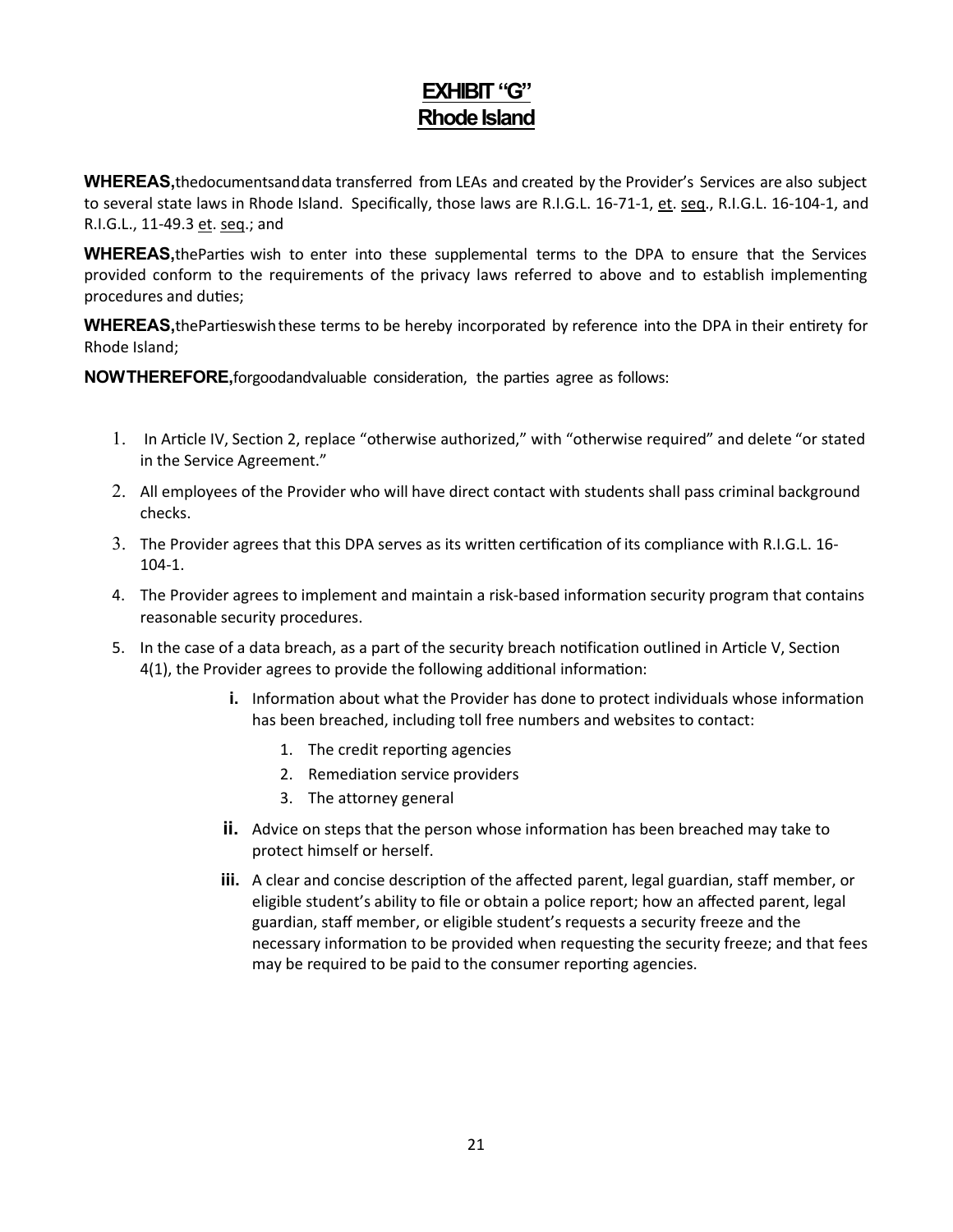## **EXHIBIT "G" New Hampshire**

**WHEREAS,**thedocumentsanddata transferred from LEAs and created by the Provider's Services are also subject to several state laws in New Hampshire. Specifically, those laws are RSA 189:1-e and 189:65-68-a; RSA 186; NH Admin. Code Ed. 300 and NH Admin. Code Ed. 1100; and

**WHEREAS**, the Parties wish to enter into these supplemental terms to the DPA to ensure that the Services provided conform to the requirements of the privacy laws referred to above and to establish implementing procedures and duties;

WHEREAS, the Partieswish these terms to be hereby incorporated by reference into the DPA in their entirety for New Hampshire;

**NOWTHEREFORE**, forgoodandvaluable consideration, the parties agree as follows:

1. All references in the DPA to "Student Data" shall be amended to state "Student Data and Teacher Data." **"**Teacher Data" is defined as at least the following:

Social security number. Date of birth. Personal street address. Personal email address. Personal telephone number Performance evaluations.

Other information that, alone or in combination, is linked or linkable to a specific teacher, paraprofessional, principal, or administrator that would allow a reasonable person in the school community, who does not have personal knowledge of the relevant circumstances, to iden�fy any with reasonable certainty.

Information requested by a person who the department reasonably believes or knows the identity of the teacher, paraprofessional, principal, or administrator to whom the education record relates.

"Teacher" means teachers, paraprofessionals, principals, school employees, contractors, and other administrators.

- **2.** In order to perform the Services described in the DPA, the LEA shall provide the categories of Teacher Data described in the Schedule of Data, attached hereto as **Exhibit"I"**.
- 3. In Article IV, Section 2, replace "otherwise authorized," with "otherwise required" and delete "or stated in the Service Agreement."
- 4. In Article IV, Section 7 amend each reference to "students," to state: "students, teachers,..."
- 5. All employees of the Provider who will have direct contact with students shall pass criminal background checks.
- 6. Provider is prohibited from leasing, renting, or trading Student Data or Teacher Data to (a) market or advertise to students, teachers, or families/guardians; (b) inform, influence, or enable marketing, advertising or other commercial efforts by a Provider; (c) develop a profile of a student, teacher, family member/guardian or group, for any commercial purpose other than providing the Service to LEA; or (d) use the Student Data and Teacher Data for the development of commercial products or services, other than as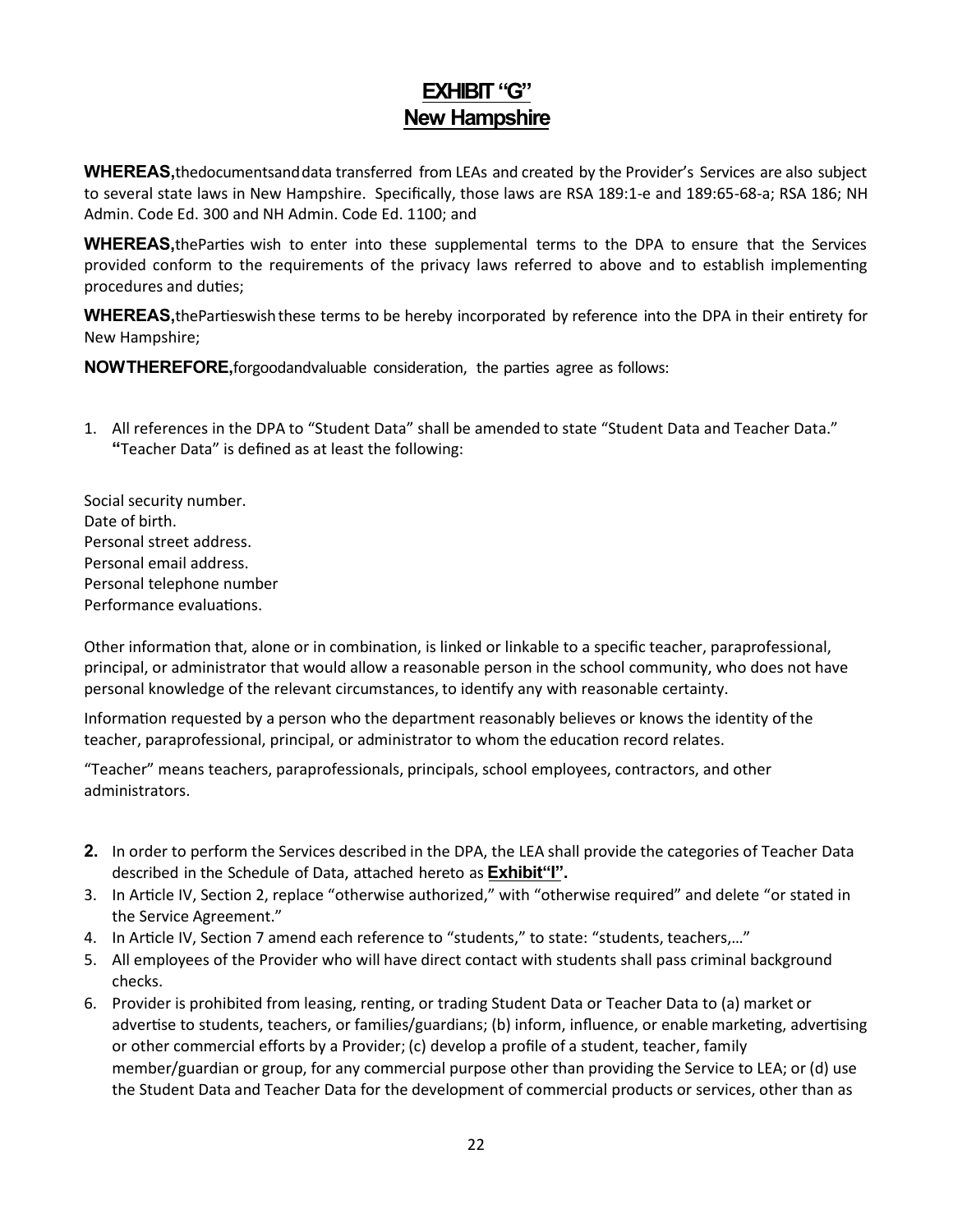necessary to provide the Service to the LEA. This section does not prohibit Provider from using Student Data and Teacher Data for adaptive learning or customized student learning purposes.

- 7. The Provider agrees to the following privacy and security standards. Specifically, the Provider agrees to:
	- (1) Limit system access to the types of transactions and functions that authorized users, such as students, parents, and LEA are permitted to execute;
	- (2) Limit unsuccessful logon attempts;
	- (3) Employ cryptographic mechanisms to protect the confidentiality of remote access sessions;
	- (4) Authorize wireless access prior to allowing such connections;
	- (5) Create and retain system audit logs and records to the extent needed to enable the monitoring, analysis, investigation, and reporting of unlawful or unauthorized system activity;
	- (6) Ensure that the actions of individual system users can be uniquely traced to those users so they can be held accountable for their actions;
	- (7) Establish and maintain baseline configurations and inventories of organizational systems (including hardware, software, firmware, and documentation) throughout the respective system development life cycles;
	- (8) Restrict, disable, or prevent the use of nonessential programs, functions, ports, protocols, and services;
	- (9) Enforce a minimum password complexity and change of characters when new passwords are created;
	- (10)Perform maintenance on organizational systems;
	- (11)Provide controls on the tools, techniques, mechanisms, and personnel used to conduct system maintenance;
	- (12)Ensure equipment removed for off-site maintenance is sani�zed of any Student Data or Teacher Data in accordance with NIST SP 800-88 Revision 1;
	- (13)Protect (i.e., physically control and securely store) system media containing Student Data or Teacher Data, both paper and digital;
	- (14)Sanitize or destroy system media containing Student Data or Teacher Data in accordance with NIST SP 800-88 Revision 1 before disposal or release for reuse;
	- (15)Control access to media containing Student Data or Teacher Data and maintain accountability for media during transport outside of controlled areas;
	- (16)Periodically assess the security controls in organiza�onal systems to determine if the controls are effective in their application and develop and implement plans of action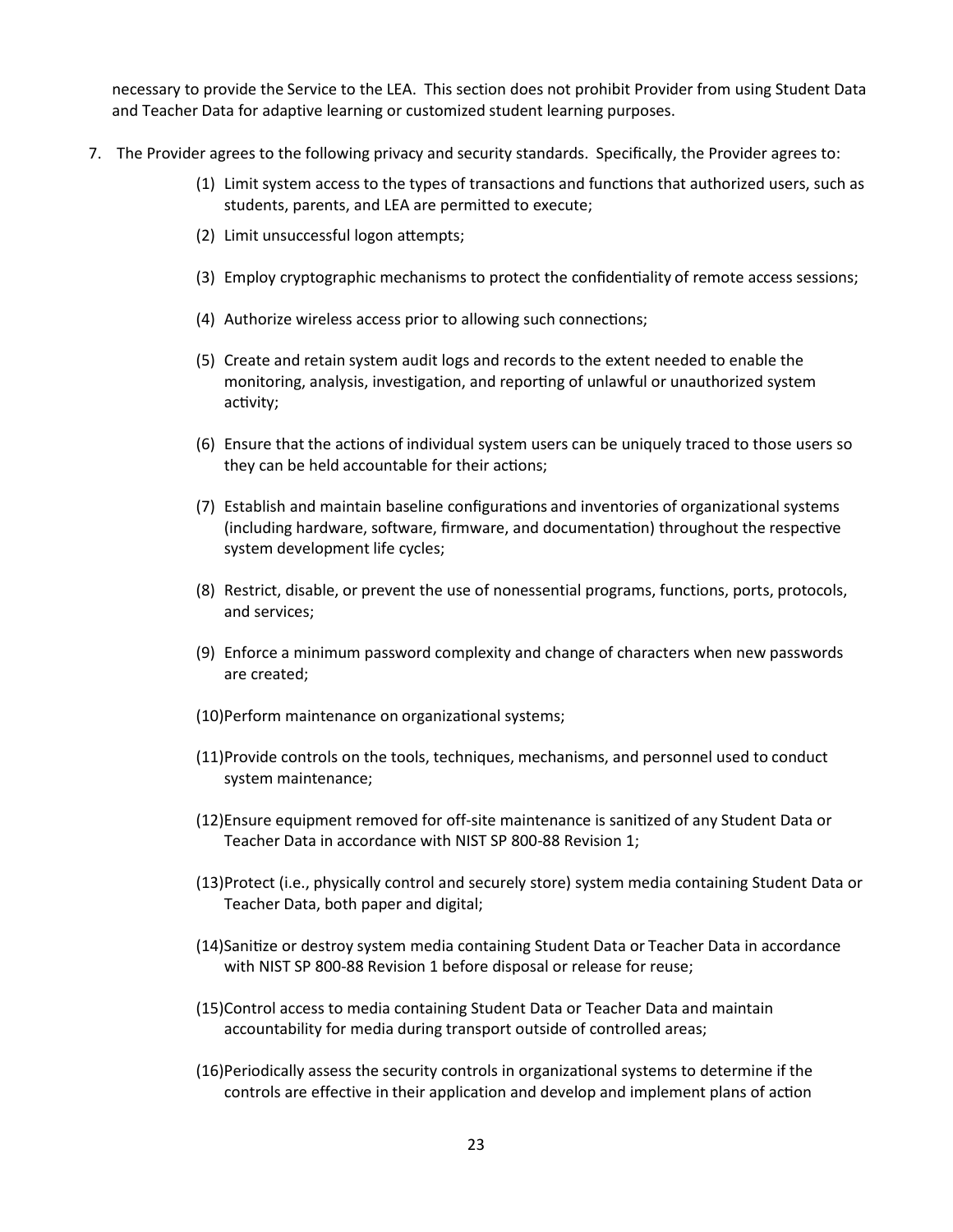designed to correct deficiencies and reduce or eliminate vulnerabilities in organizational systems;

- (17)Monitor, control, and protect communications (i.e., information transmitted or received by organizational systems) at the external boundaries and key internal boundaries of organizational systems;
- (18)Deny network communications traffic by default and allow network communications traffic by exception (i.e., deny all, permit by exception);
- (19)Protect the confidentiality of Student Data and Teacher Data at rest;
- (20)Identify, report, and correct system flaws in a timely manner;
- (21)Provide protection from malicious code (i.e. Antivirus and An�malware) at designated locations within organizational systems;
- (22)Monitor system security alerts and advisories and take action in response; and
- (23)Update malicious code protection mechanisms when new releases are available.

Alternatively, the Provider agrees to comply with one of the following standards: (1) NIST SP 800-171 rev 2, Basic and Derived Requirements; (2) NIST SP 800-53 rev 4 or newer, Low Impact Baseline or higher; (3) FedRAMP (Federal Risk and Authoriza�on Management Program); (4) ISO/IEC 27001:2013; (5) Center for Internet Security (CIS) Controls, v. 7.1, Implementation Group 1 or higher; (6) AICPA System and Organization Controls (SOC) 2, Type 2; and (7) Payment Card Industry Data Security Standard (PCI DSS), v3.2.1. The Provider will provide to the LEA on an annual basis and upon written request demonstration of successful certification of these alternative standards in the form of a national or international Certification document; an Authorization to Operate (ATO) issued by a state or federal agency, or by a recognized security standards body; or a Preliminary Authorization to Operate (PATO) issued by the FedRAMP Joint Authorization Board (JAB).

- 8. In the case of a data breach, as a part of the security breach notification outlined in Article V, Section 4(1), the Provider agrees to provide the following additional information:
	- i. The estimated number of students and teachers affected by the breach, if any.
- 9. The parties agree to add the following categories into the definition of Student Data: the name of the student's parents or other family members, place of birth, social media address, unique pupil iden�fier, and credit card account number, insurance account number, and financial services account number.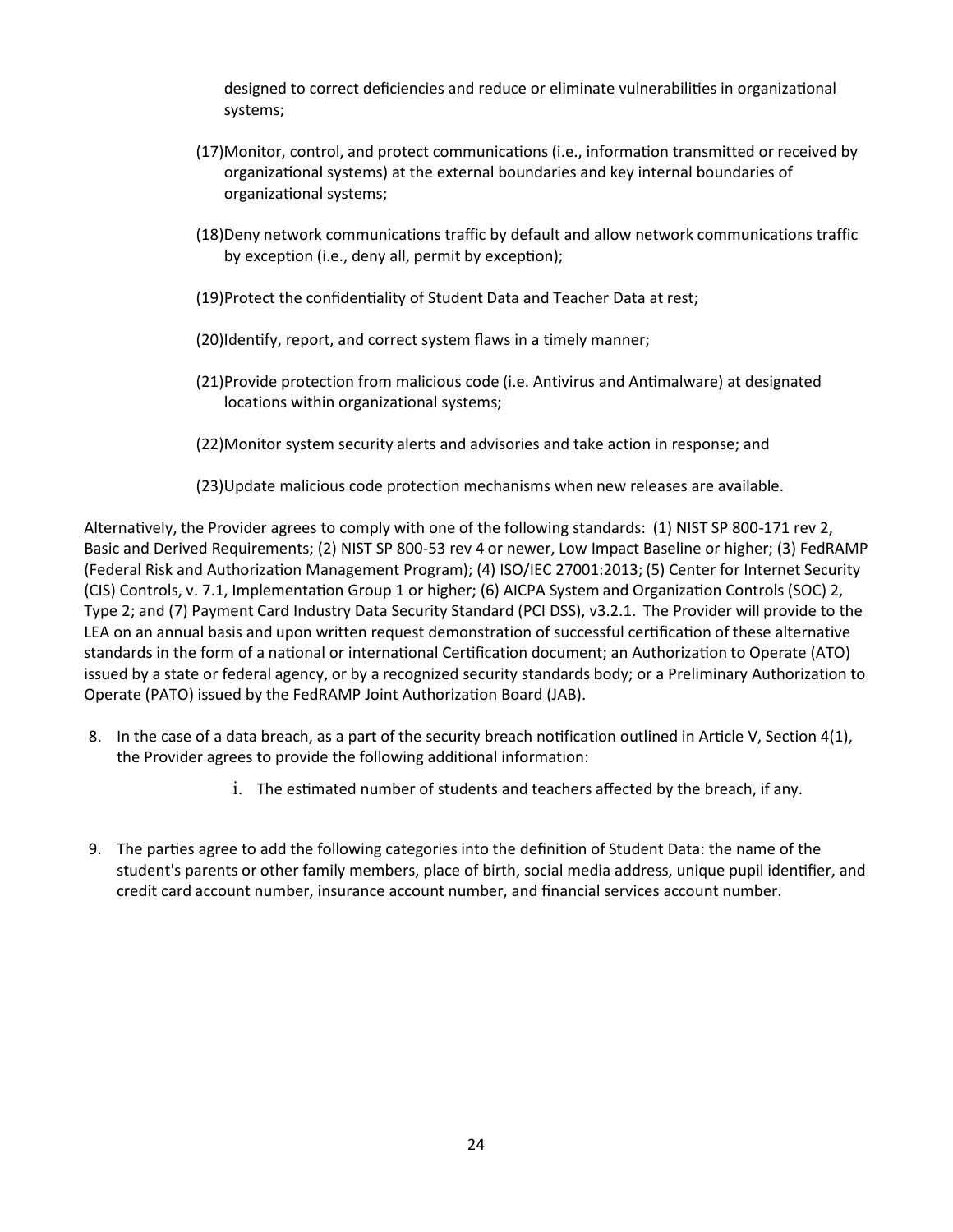| <b>EXHIBIT ''' - TEACHERDATA</b>      |                                                                                        |                                           |
|---------------------------------------|----------------------------------------------------------------------------------------|-------------------------------------------|
| <b>Category of Data</b>               | <b>Elements</b>                                                                        | <b>Check if used</b><br>by your<br>system |
| Application<br><b>Technology Meta</b> | IP Addresses of users, Use of cookies etc.                                             | X                                         |
| Data                                  | Other application technology meta data-Please specify:                                 |                                           |
| <b>Application Use</b><br>Statistics  | Meta data on user interaction with application                                         |                                           |
| Communications                        | Online communications that are captured (emails, blog entries)                         |                                           |
|                                       | Date of Birth                                                                          |                                           |
|                                       | Place of Birth                                                                         |                                           |
| Demographics                          | <b>Social Security Number</b>                                                          |                                           |
|                                       | Ethnicity or race                                                                      |                                           |
|                                       | Other demographic information-Please specify:                                          |                                           |
| <b>Personal Contact</b>               | <b>Personal Address</b>                                                                |                                           |
| Information                           | <b>Personal Email</b>                                                                  |                                           |
|                                       | Personal Phone                                                                         |                                           |
| Performance<br>evaluations            | Performance Evaluation Information                                                     |                                           |
|                                       | Teacher scheduled courses                                                              |                                           |
| Schedule                              | Teacher calendar                                                                       |                                           |
|                                       | <b>Medical alerts</b>                                                                  |                                           |
| Special                               | Teacher disability information                                                         |                                           |
| Information                           | Other indicator information-Please specify:                                            |                                           |
|                                       | Local (School district) ID number                                                      |                                           |
| Teacher                               | State ID number                                                                        |                                           |
| Identifiers                           | Vendor/App assigned student ID number                                                  |                                           |
|                                       | Teacher app username                                                                   |                                           |
|                                       | Teacher app passwords                                                                  |                                           |
| Teacher In App<br>Performance         | Program/application performance                                                        |                                           |
| <b>Teacher Survey</b>                 |                                                                                        |                                           |
| Responses                             | Teacher responses to surveys or questionnaires                                         |                                           |
| Teacher work                          | Teacher generated content; writing, pictures etc.                                      |                                           |
|                                       | Other teacher work data -Please specify:                                               |                                           |
| Education                             | Course grades from schooling                                                           |                                           |
|                                       | Other transcript data -Please specify:                                                 |                                           |
| Other                                 | Please list each additional data element used, stored or collected by your application |                                           |